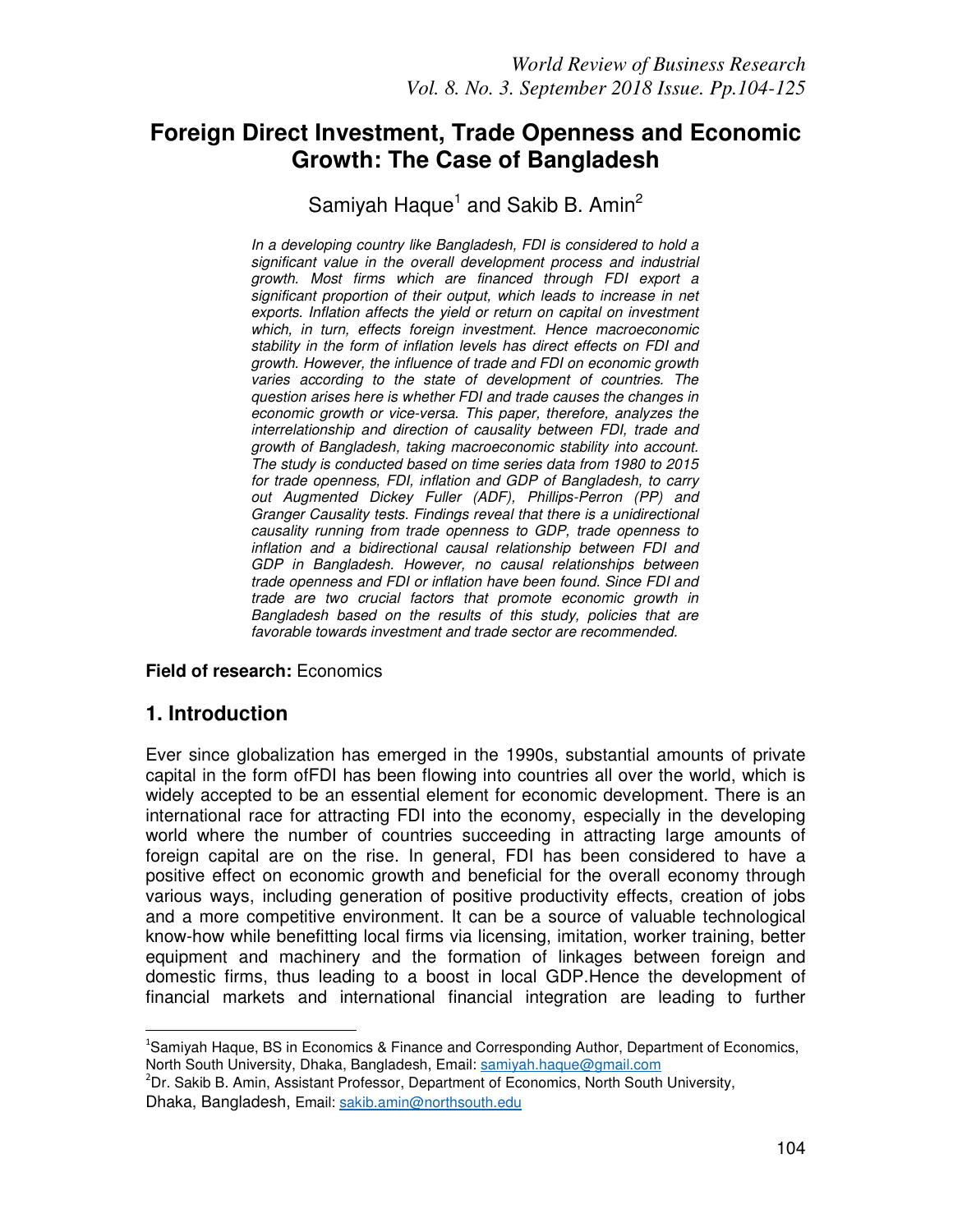industrialization and developing countries are highly encouraging foreign direct investment in order to capture the economic benefits.

Over the last two decades, FDI has been playing a remarkable role in the Bangladeshi economy as there are often capital shortages that constrain the level of investments, which can be offset by growth through the inflow of funds from foreign investments.Since Bangladesh is gradually moving from an agriculture-based to an industrial economy, it has been in the center of economic investment incentive amongst many other countries throughout the world. The government has been more open towards FDI policies, trying to create a favorable investment environment in the country through various economic policies leading to trade and exchange liberalization, current account convertibility, liberalization of investment regime, privatization, and so on. This has led to a significant enhancement of the country's infrastructure, employment, capacity and skills of workers through technological knowledge and managerial capability, thus helping in integrating the domestic and international economy. Further, skilled labor in Bangladesh are available at a relatively lower wage compared to other Asian countries, along with an acceptable inflation rate, fairly stable exchange rate, favorable custom regulations and investment policies.

Over the years, the restrictions on capital and profit repatriation in Bangladesh has eventually been withdrawn and industrial investment policies has been made more favorable for foreigners. Moreover, various financial and non-financial incentives have been provided, such as tax exemptions, import duty exemptions, tax holiday schemes, no duty fee on the import of capital equipment and machinery, zero restrictions on entry and exit mode and the reduction of administrative hassles, thus enabling faster acceptance of foreign projects. FDI has gradually become the most important source of foreign capital for the emerging market economies (EMEs).

Opportunities in energy and power, infrastructure, manufacturing and knowledgebased sectors have been attracting substantial amounts of investment into Bangladesh over the years due to various factors such as low-cost labor, strategic location, regional connectivity and worldwide access, strong local market and growth, lost cost of energy, export competitiveness, competitive incentive schemes, export and economic zones and positive investment climate. All these incentives and liberal government policies towards foreign investment along with the aforementioned factors have made Bangladesh a favorable target for investment in the South Asian region. However, sudden unexpected political turmoil, as well as quite a lot of changes in the world scenario have severely affected and caused the effort of this structural progress to hold back over the years.

Firms which are financed through FDI are mostly export-oriented and tend to export a large proportion of their output compared to the local firms. They usually benefit from comparative advantage because of their knowledge of the global economy and markets, efficiency of various distribution channels and their adaptability to changing economies and dynamics of the world market. Moreover, Export Processing Zones (EPZs) also lead to FDI inflows and exports being positively correlated. FDI also tends to increase imports as certain capital goods such as equipment and machineries are not readily available in the country, hence needs to be imported. However, the extent to which FDI effects imports depends on whether the firms that are financed through FDI are import-substituting. In that case, overall imports would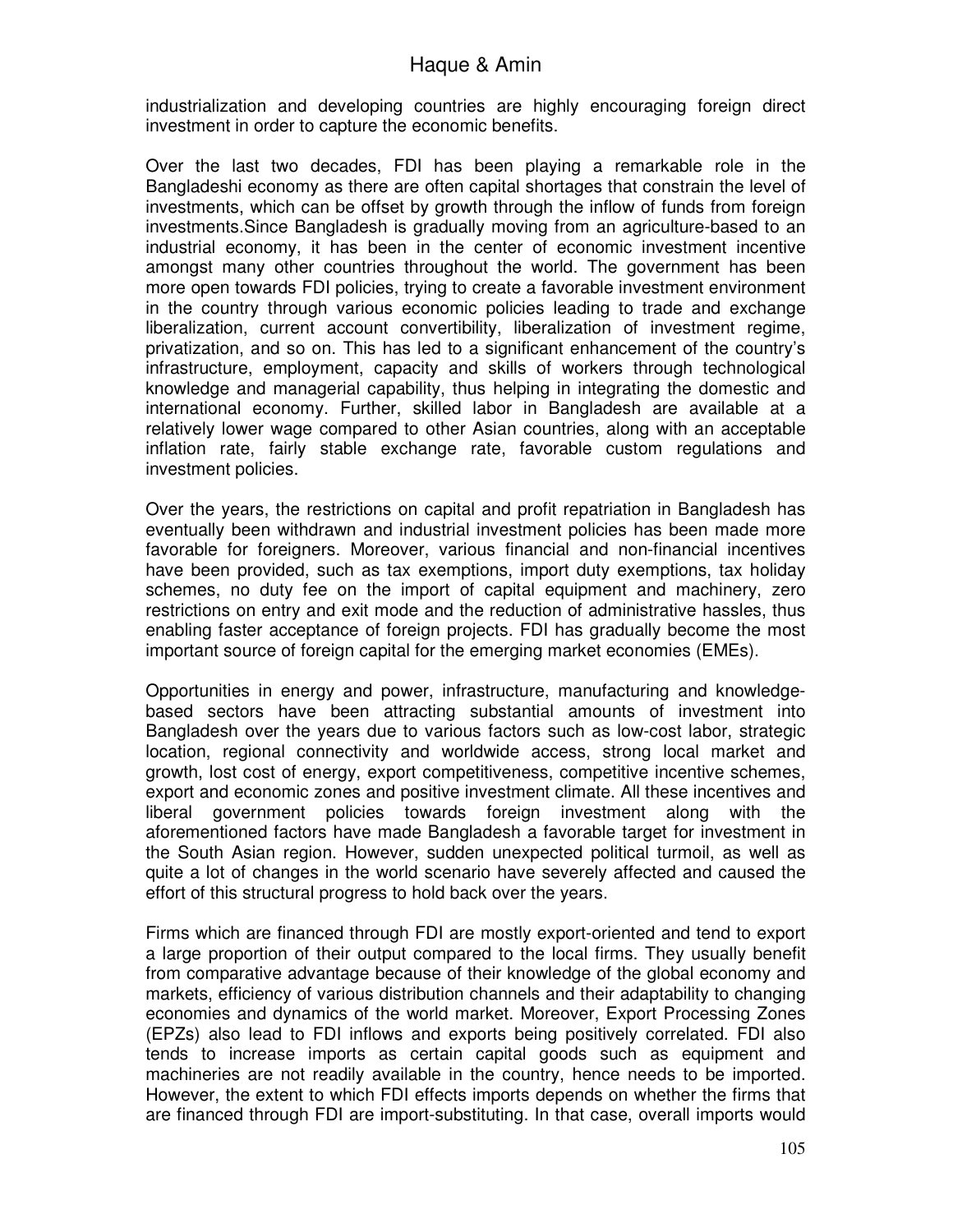gradually decline as these firms would be able to produce the goods that previously needed to be imported.

Consequently, it can be inferred that FDI plays a significant role in promoting economic development. Yet, this does not necessarily imply a causal relationship. The direction of causation between FDI and long run economic growth may run in either way. The increase in the level of standard of living and economic growth due to FDI inflows has not always been the case, according to empirical evidence. The advantages of FDI inflows into the economy in practice were based on theoretical aspects rather than evidential grounds. Further, there might be certain constraints on the benefits from FDI, such as local financial market development, educational level of the country, etc. which might prevent the economy from achieving higher growth despite of having substantial inflows of foreign direct investment. The higher economic growth due to technology brought by FDI would occur only when it can be backed up with a minimum level of human capital in the country. In some cases, growth in the economy due to FDI inflows might vary with the level of development in the financial markets and the quality and level of existing stock of human capital in the country.

In addition, inflation has also become a big concern for countries all over the world. The level of inflation in the economy effects the yield or return on capital, which is in turn, positively correlated with FDI. The return on investment adjusted to inflation, i.e. real interest rate captures the financial stability of the economy. Macroeconomic instability brings about uncertainty and counteracts FDI inflows.

Nevertheless, the determinants of economic growth and the linkage between FDI, trade, economic growth and inflation are not the same in the developed and less developed countries (or regions).All existing studies about the relationship and direction of causality of FDI and growth have mostly focused on the overall effects of FDI and trade on growth. Despite the enormous amount of research that has been undertaken on this topic, there remain serious methodological problems. Moreover, perhaps due to the relatively smaller level of FDI in Bangladesh compared to other South Asian countries such as India, there has not been a sufficient amount of studies on the effects of FDI on economic growth in Bangladesh.

To the best of our knowledge, none of the papers have looked at how or whether inflation in the economy has any impact on the interrelationship between FDI, trade and growth. It is also worth noting that, there were no previous studies on Bangladesh which have considered all four variables. This study, therefore, analyzes the causal relationship between FDI, trade openness and economic growth, in the presence of macroeconomic stability in Bangladesh. The remaining of the paper is organized into six sections including the earlier introduction. Section 2 describes the review of previous theoretical and empirical literatures. Section 3 discusses existing studies in the context of Bangladesh. Section 4 reports the data, methodology and model specification. Empirical findings and results are reported in section 5 and lastly, section 6 presents conclusion along with some observations, recommendations and limitations of the study.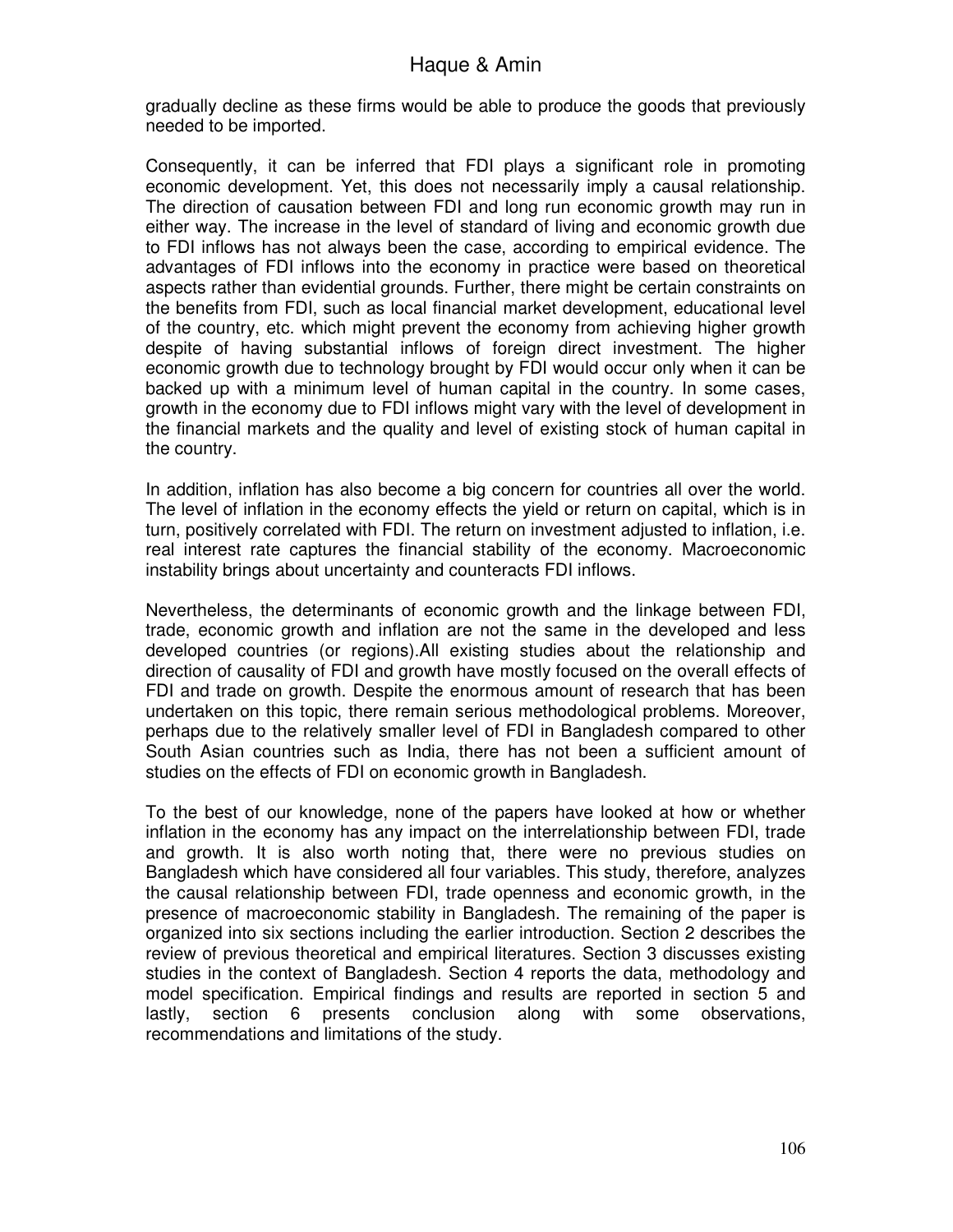## **2. Literature Review**

#### **2.1 FDI and Economic Growth**

Economic growth is the increase in the value of goods and services produced in an economy over time, traditionally measured as gross domestic product (GDP) or real GDP per capita to adjust nominal GDP to inflation and eliminate its' distorting effect on prices of output. According to the national income accounting method for measuring growth, the factors of economic growth or per capita output are labor productivity (including technological progress), investment, capital accumulation; in addition to non-economic factors such as institutional structures, legal and political systems, etc.

According to the neoclassical growth theory or Solow model (1956), economic growth or per capita output is a function of the three variables: capital, labor and technology. Endogenous growth theories (Paul Romer and Robert Lucas Jr.) also lay emphasis on capital accumulation and technological progress. Moreover, the Harrod-Domar model (1939), which has been widely used in macroeconomics, has explained the growth rate in terms of the level of savings and productivity of capital, implying that more investment leads to capital accumulation leading to economic growth. Thus, capital is one of the key determinants of growth. The most fundamental determinant of economic growth, according to both neo-classical and endogenous growth model, is investment.

Foreign Direct Investment (FDI) is generally defined by an investment made in an economy by a foreign investor in the form of either establishing overseas business operations or acquiring assets, which gives them ownership or controlling interest. It plays a crucial role in promoting economic activity as it is a primary source of capital and technology transfer into the economy. According to Lensink and Morrisey (2001), multinational companies are considered to be highly advanced in terms of technology, contributing to the import of more efficient technology into the economy as well as generating technological spillovers for local firms.

There is a vast literature on the relationship between FDI and economic growth. Using different conceptual and methodological viewpoints, studies have offered various sources of economic growth and there is a huge amount of empirical studies observing the link between investment and economic growth. However, the findings are not conclusive. During the past few decades, FDI has been affecting economic growth mostly positively in many ways. However, in some cases there has been negative or no impact at all. Since the neoclassical growth theories assume that growth can only be achieved through technological advancement and higher population in the long run, the impact of FDI on growth can only be experienced in the short run. It also implies that FDI will have a positive impact on growth only if there is a significant and permanent positive effect on technology. Broadly speaking, an increase in FDI is associated with improved economic growth due to productivity gains and greater efficiency as a result of increased competition between domestic and foreign companies. It also results in a transfer of skills through training and employment opportunities created by the new businesses, more advanced technology and improved methods of research and development.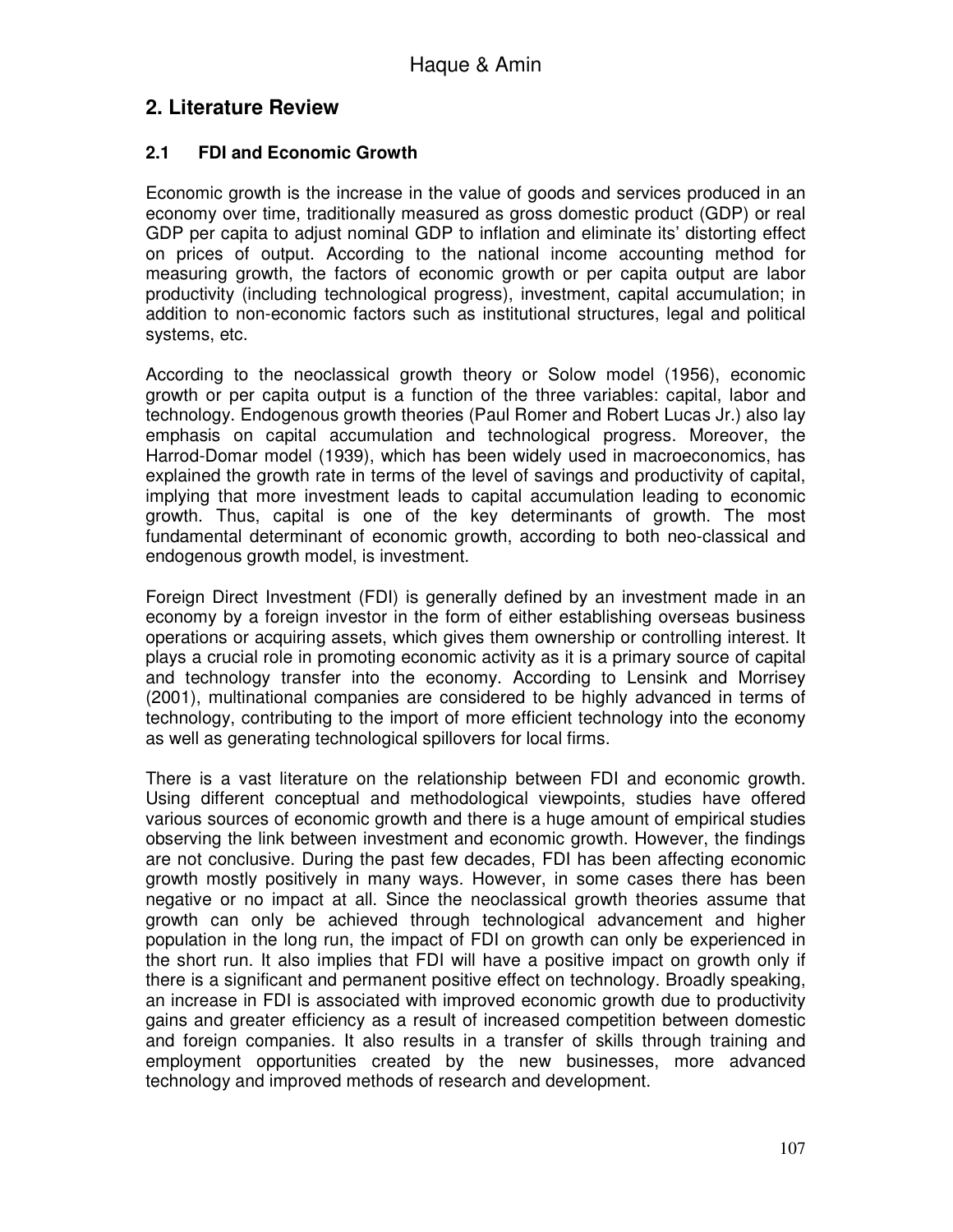A study by Petrakos and Arvantidis (2008) has found a significant positive link between FDI and growth. It has been emphasized that if an economy trades with foreign countries and earns foreign exchange, it is possible to overcome the constraints on its further expansion and escape the vicious cycle of poverty, also known as the "development trap". The big push theory of growth emphasizes that for a country to embark upon a path of self-sustaining development, there must be large amounts of investments (Rodan, 1943; Murphy, *et al*., 1989).Blomstrom (1986) shows that a higher level of FDI is eventually followed by higher growth in productivity through greater structural efficiency and foreign firms induce a competitive pressure which leads to spillover efficiency. Choe (2003) found that the causality between economic growth and FDI is bidirectional but mostly it is growth that causes FDI. Chowdhury and Mavrotas (2006) used times series data from 1969 to 2000 for three developing countries which are major recipients of FDI—Chile, Malaysia and Thailand, following the Toda and Yamamoto causality test approach. Their results demonstrated causality that runs in either direction in case of Malaysia and Thailand, but in the case of Chile it is GDP that causes FDI. Agrawal (2015) examined the relationship between FDI and growth in the BRICS countries (Brazil, Russia, India, China and South Africa) between the years 1989 and 2012; the results showed that FDI and growth are co-integrated at the panel level, thus implying a long-term relationship between the two variables.

While macroeconomic studies generally suggest a positive effect of FDI on promoting growth, especially under certain policy conditions, there are certain other theories which provide conflicting predictions. Nair-Reichert and Weinhold (2001) have put forward that the results given by macroeconomic studies are mostly flawed due to the homogeneity of assumptions across countries regarding the FDI-growth relationship. They claim that earlier macroeconomic studies did not take into account the country-specific effects and there is a very much heterogeneous relationship between investment and growth in developing countries. Hanson (2001) has found weak evidence that FDI generates positive spillovers for host countries. Carkovic and Levine (2002) later showed that after controlling for statistical problems, the outcomes are inconsistent with the view that there is positive association between FDI and growth, regardless of the other factors of growth. Similarly, Tang (2015) studied the effect of FDI on the European Union (EU) growth during 1987 to 2012 and found that higher foreign capital flows and portfolio investment have had no impact on growth.

In contrast to the endogenous growth theory (Romer, 1993), certain theories have inferred that there are several other influences on the FDI-growth linkage such as distortions in trade, inflation, financial development etc. which create an overall adverse impact on economic growth. Boyd and Smith (1992) said that FDI may hinder the rate of growth by negatively effecting resource allocation in the presence of pre-existing trade, price and other distortions. Moreover, FDI is generally concentrated on inexpensive primary exports to developed counties, which has a negative effect on growth (Singer, 1950; Griffin, 1970).

In some cases, it is also concluded that FDI promotes economic growth only under some particular environments. Balasubramanyam, Salisu and Sapsford (1996) have emphasized on trade openness – using cross-section data and OLS, the FDI impact on growth in developing countries has been found to be relatively larger when the host country is more focused on an export promotion strategy rather than import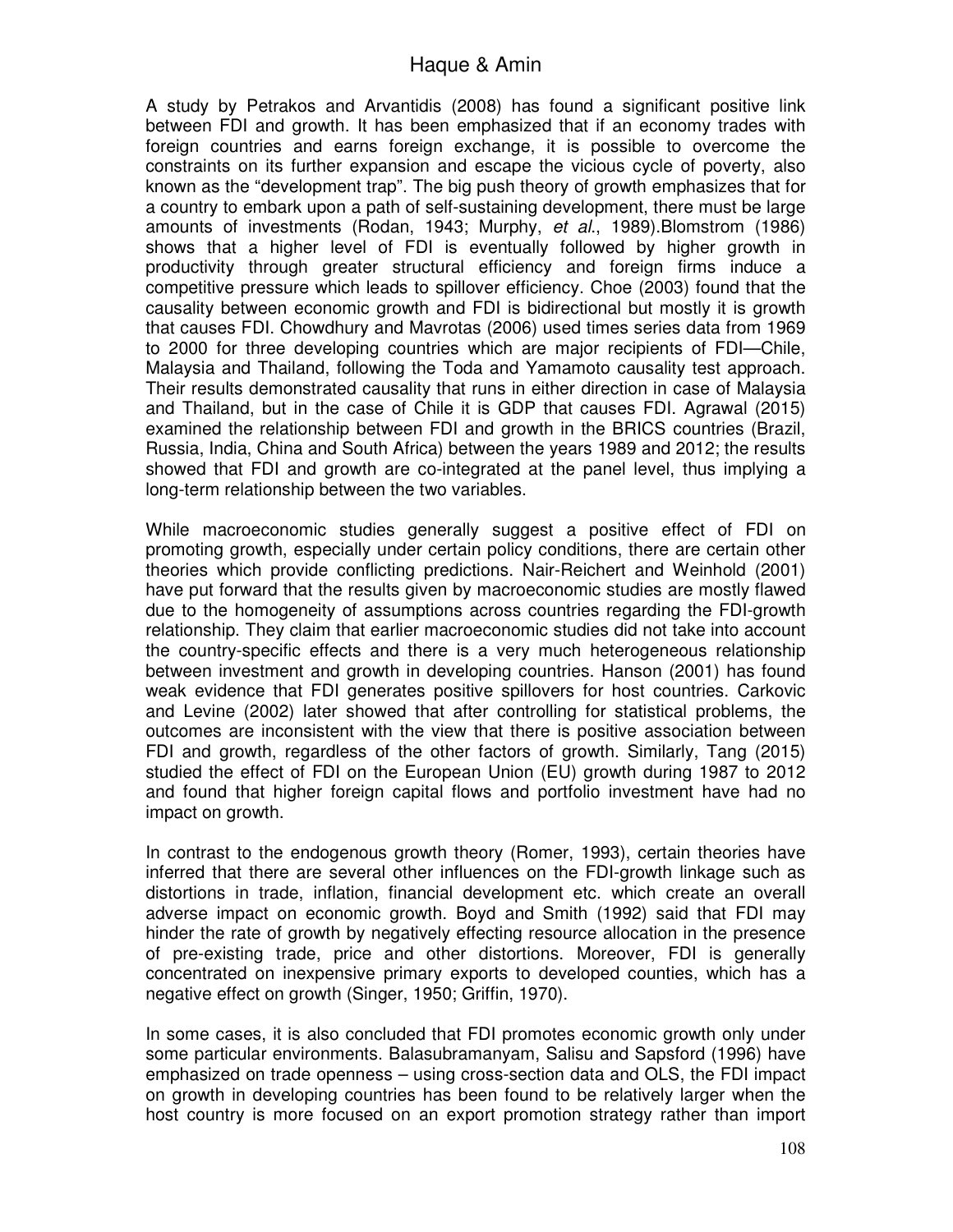substitution strategy, based on the ratio of imports to GDP to determine whether a country is export-oriented or import-substituting.In addition, using both time series and panel data fixed effects estimations for a sample of 32 developed and developing countries, De Mello (1999) finds that FDI and economic growth are weakly positively correlated. Similarly, Bhatia, *et al.* (2005) provides evidence that the effect of FDI on growth is not statistically significant, for twenty OECD countries over the period 1981 – 2000. In another study by Hansen and Rand (2006), looking at heterogeneous panel data for 31 developing countries, a unidirectional Granger causality from FDI to growth has been found.

#### **2.2 Relationship between Trade, Growth and FDI**

Openness to trade is another important determinant of economic performance. Generally, the market or trade potential of a country is represented by the level of GDP in the country which attracts foreign investment, thus creating further opportunities for more trade. Openness to trade aids the transfer of technology and knowledge into the economy, which contributes to exploitation of comparative advantage through increasing exposure to competition. Also, liberalization increases specialization and division of labor, which in turn raises productivity and export capability of the country, thus improving overall economic performance. Hence it can be argued that there is a strong positive linkage between openness and economic growth, based on sound theoretical grounds. There is an enormous amount of empirical literature that has explored this linkage in practice. For instance, according to World Bank (1993), countries with more trade openness have a relatively higher economic growth compared to those which are less open. Similar views were shared by Wacziarg (1998); Lloyd and MacLaren (2000); and Jonsson and Subramanian (2001). Nevertheless, the results are not conclusive.

There has been a number of studies which highlight the methodological flaws and limitations of studies which show the positive relationship between trade and growth. Trade liberalization may harm the process of economic growth through various forms of macroeconomic stability including trade deterioration and balance of payment crisis. Therefore, the direction of causality between trade openness and economic growth is ambiguous.

FDI is likely to have a direct or indirect effect on growth through trade. Hence the causal relationship between trade, economic growth and FDI is mutual. Trade openness in the form of FDI has emerged as one of the main issues in explaining the growth phenomena in the developing countries (Dutta and Ahmed, 2001;Dawson, 2006;Estrada andYap, 2006).FDI is expected to have an impact on trade flows because it is mainly driven by two incentives—to provide resources to local markets or benefit from low cost factors of production in the host country (Hisarciklilar, *et al.*, 2006). It would be a positive impact if the country is export-oriented, and vice-versa. By applying Granger causality test to examine the direction of causalities between the FDI, trade and growth using time series data between 1970 – 2003 for several countries, they have found that for most countries there is no significant Granger causality between FDI and GDP, whereas that for GDP and trade varies in different countries. However, their results have been far from conclusive.

Some empirical evidences also provided conflicting results. Looking into data from 1980 to 2007 for Cote d'Ivoire,Serge and Yaoxing (2010)used the bounds testing co-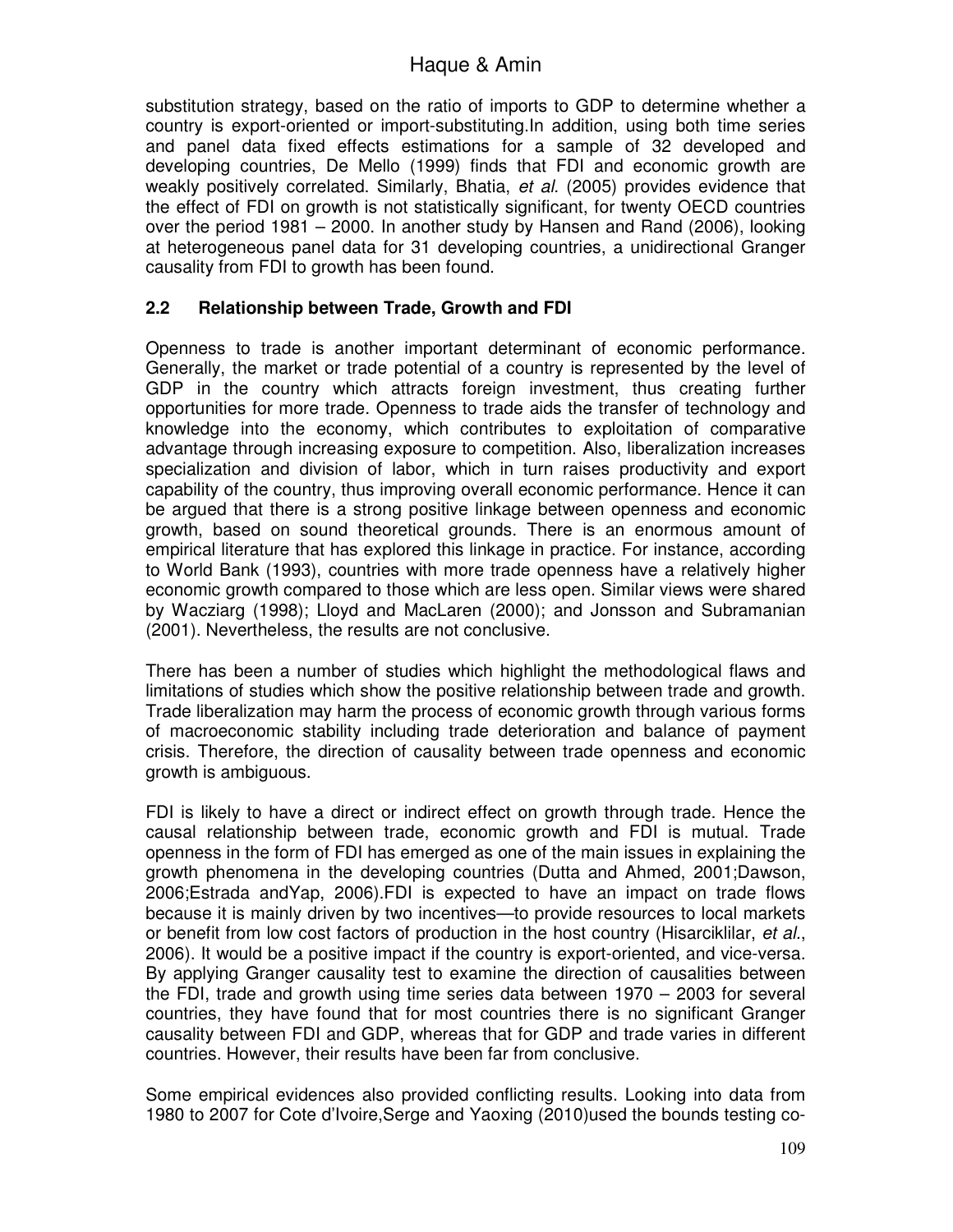integration approach and the VAR Granger causality/Block Exogeneity Wald tests and revealed that there is a unidirectional long run relationship between FDI, trade openness and output; and the causality runs from FDI, trade openness to output and from output, FDI to trade openness. Both trade openness and FDI has been found to be significant factors of output growth in Cote d'Ivoire. Conversely, Acaravci and Ozturk (2012)used the ADRL and Granger causality test on the quarterly data from 1994 to 2008 to examine the long-term relationship between FDI, export and economic growth for Bulgaria, the Czech Republic, Estonia, Hungary, Latvia, Lithuania, Poland, Romania, Slovakia and Slovenia. The results have showed existence of long-term co-integration in only the Czech Republic, Slovakia, Poland and Latvia. They have also concluded that the effect of FDI on growth outweighed that of export in these countries.

#### **2.3 Effects of Macroeconomic Stability on the FDI, Trade and Growth Interrelationship**

Romer (1993), Lane (1997), Terra (1998) and Bleaney (1999) have all examined the relationship between trade openness and inflation in various countries all over the world, using cross-sectional data and have assessed a strongly negative relationship between the two variables. Using panel data of 146 countries from 1973 to 1998, Alfaro (2001) found a negative and statistically significant relationship between openness and inflation in the long run, whereas in the short run there was no influence of openness on inflation.

The general idea that arises is an overall positive interrelationship between trade, FDI and growth conditioned by a stable macro economy (Manni and Afzal, 2012).According to their study, low levels of openness in Bangladesh is associated with high levels of inflation, although the impact is not statistically significant. Looking at time-series analysis of 11 developing countries in East Asia and Latin America, Zhang (2001) found that five of the countries exhibited a strongly positive relationship between growth and FDI, given a favorable trade regime and macroeconomic stability.

Increased trade openness leads to a decrease in net investment in the economy, reducing aggregate demand, thus causing the aggregate real output and price level to fall (Jin, 2006).Another study by Saleem, *et al.* (2013) based on 21 years of data from 1990 to 2011, has found that FDI is correlated with both GDP and inflation in Pakistan. Similarly, GDP growth has found to be positively related with FDI and negatively related with inflation—a bidirectional relationship between GDP and FDI whereas unidirectional causality from GDP and FDI to inflation in Ghana (Andinuur, June 2013).However, Omankhanlen (2011) examined the effect of exchange rate and inflation on the FDI-growth nexus and found that inflation has no effect on FDI. The co-integration and causal relationship between FDI and GDP in three South Asian countries—Bangladesh, Pakistan and India—was investigated by Hossain, A. and Hossain, M. K. (2012). Based on Granger causality tests, a unidirectional relationship from FDI to economic growth was found in Pakistan, whereas in case of India and Bangladesh, there was no causality relationship between GDP and FDI. Conversely, a unidirectional short-term relationship from GDP to FDI was found in Bangladesh by Samad (2009) based on a Granger causality test and an Error Correction Model (ECM).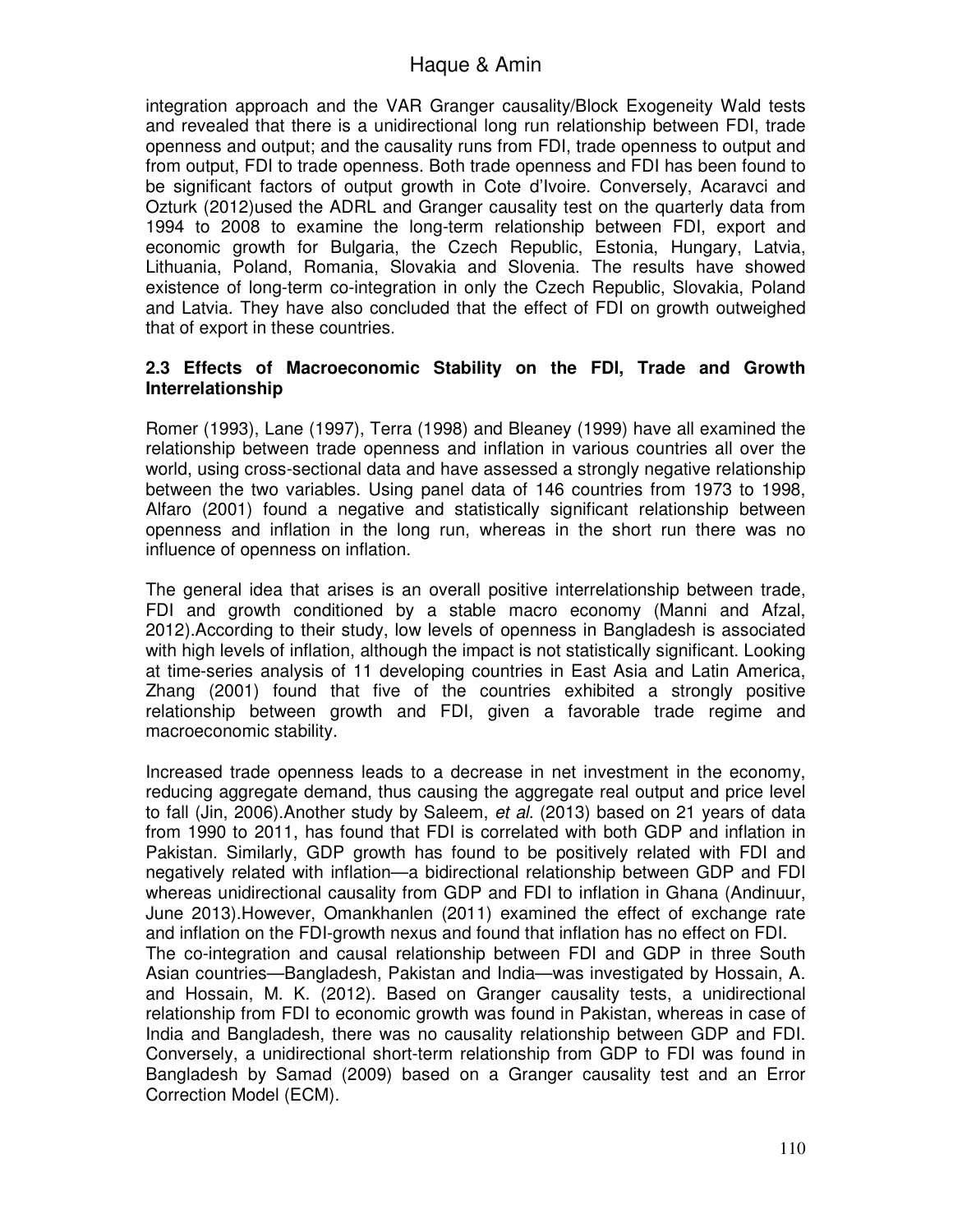For the period 1972 to 2011, Tabassum and Ahmed (2014) found that FDI and trade openness are insignificant in promoting economic growth in Bangladesh. Recent research by Sethi and Sucharita (2015) examines the effect of FDI on economic growth in Bangladesh using time-series analysis based on data from 1974 to 2009, conducting a bivariate regression, Granger causality test and OLS test. A strong positive correlation between FDI and GDP growth per capita has been found from a simple regression analysis; however, multiple regression using time series data produced ambiguous results, i.e. the estimated coefficient for FDI was found to be positive but statistically insignificant. Hussain and Haque (2016) also reveals that there is a long-term relationship between FDI, trade and growth rate of per capita GDP for Bangladesh, based on annual time series data from 1973 to 2014. Using a co-integration analysis and a Vector Error Correction Model (VECM), trade and foreign investment has been found to have a significant impact on the growth in per capita GDP. On the contrary, some studies have also shown that there is absolutely no long-term connection between FDI and GDP of Bangladesh (Shimul, Abdullah & Siddiqua, 2009).

None of the existing literature focused on all four variables—inflation, foreign investment, economic growth and trade considering the economy of Bangladesh. This paper hypothesizes that more trade openness leads to greater FDI inflows, thus higher economic growth, given a stable macroeconomic condition.

# **3. Methodology**

This paper is based on secondary data collected from World Bank, World Development Indicators online database. Time series data for trade (TRD), FDI, inflation (INF) and GDP of Bangladesh has been collected for the years 1980 to 2015. Here, the GDP is in terms of current US dollars, trade openness is represented by the amount of trade as a percent of GDP, inflation as measured by the consumer price index and FDI (net inflows) based on balance of payments data.

### **Unit Root Test**

Unit root tests are applied to check for the stationarity of the macroeconomic variables, which involves testing of the order of integration of the individual time series under consideration. The tests are initially performed at levels and then in first difference form, considering three different models with varying deterministic components:

- a) model with an intercept which assumes that there are no linear trends in the data such that the first differenced series has zero mean
- b) model with a linear trend which includes a trend stationary variable to take account of unknown exogenous growth, and
- c) a model which neither includes a trend nor a constant

Unit root tests tend to have non-standard, non-normal asymptotic distributions which are highly affected as the deterministic terms such as constant, time trend, etc. are included. Time trend (*t*) is considered as an extraneous regressor and its inclusion reduces the power of the test. However, failing to include a time trend could also reduce the power of the test if the true data generating process were trend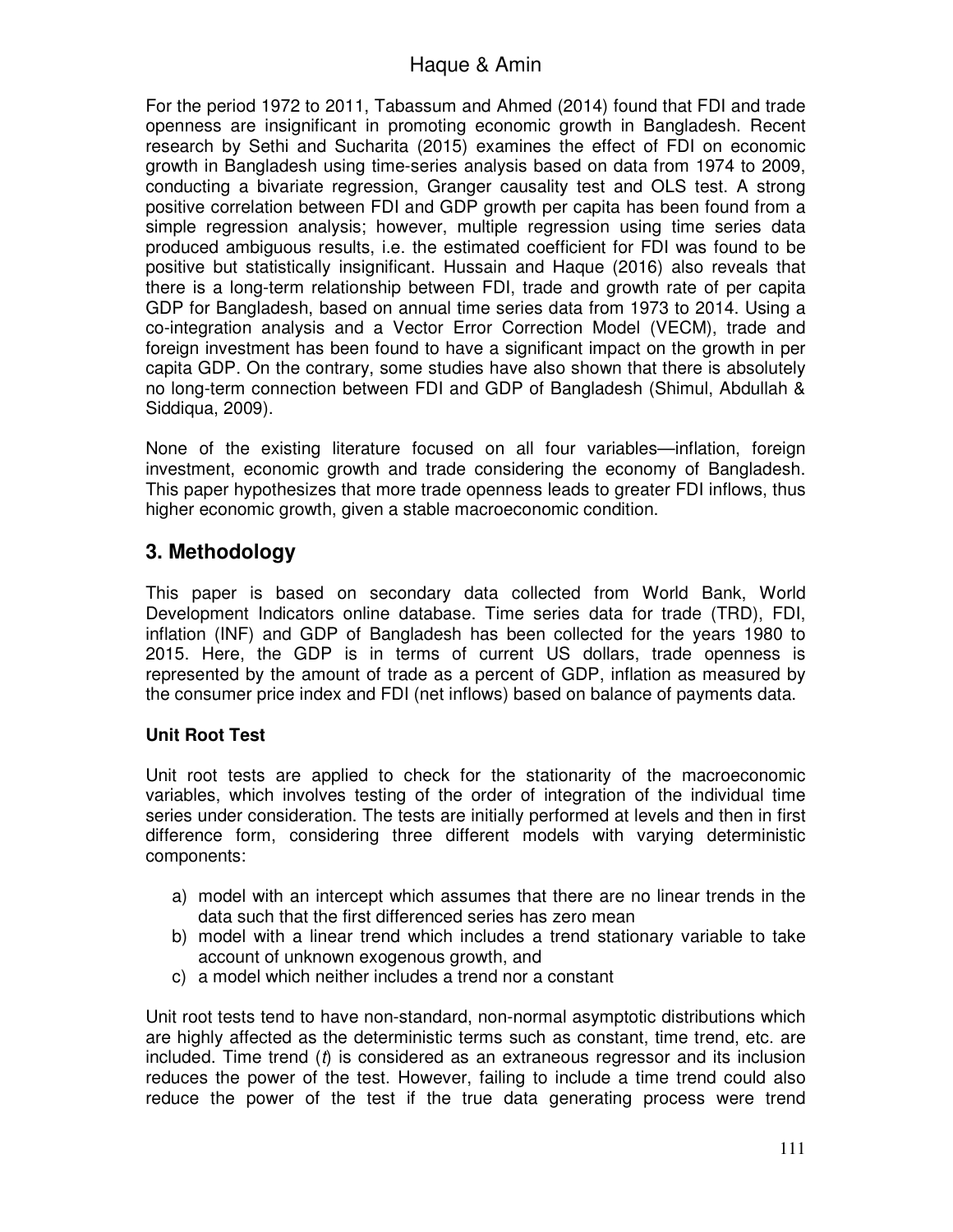stationary, which would be worse than the reduction in power of the test caused by the inclusion of a time trend when it is extraneous (Lopez et al., 2005). The optimum time lag length for the unit root test is automatically chosen by the software used— EViews 8, based on the Schwartz Information Criterion (SIC).

In order to detect the existence of possible unit roots (if any) in the data set, two types of tests are used—Augmented Dickey-Fuller (ADF) test (Dickey & Fuller, 1979, 1981) and Phillips-Perron (PP) test (Phillips & Perron, 1988).

The ADF test relies on rejecting a null hypothesis of unit root (non-stationary series) in favor of the alternative hypothesis of stationarity. For each of the series, the tests are conducted with and without a deterministic trend (*t*).

General form of ADF test is estimated by the following regression:

$$
\Delta y_t = \alpha_0 + \alpha_1 y_{t-1} + \sum \alpha \Delta y_t + e_t
$$
  
(4.1)  

$$
\Delta y_t = \alpha_0 + \alpha_1 y_{t-1} + \sum \alpha \Delta y_t + \mu_1 + e_t
$$
  
(4.2)

where, *y* is the time series, *t* is the linear time trend, ∆ is the first difference operator,  $\alpha_0$  is a constant, *n* is the optimum number of lags in the dependent variable and *e* is the random error term.

General equation for Phillips-Perron test:

$$
\Delta y_t = \alpha_0 + \alpha y_{t-1} + e_t
$$
  
(4.3)

This test is referred to as a non-parametric test.

#### **Co-integration Test**

Once the variables are found to be stationary, co-integration test is run to find possible linear combinations of the variables which could be considered as stationary. The superior test for co-integration is Johansen's test, which is known to provide a unified framework for estimation and testing for co-integration relations in the context of VAR error correction models (Sjo, 2008).For this purpose, an Unrestricted Vector of Autocorrelation of the following form has been estimated:

$$
\Delta x_t = \alpha + \theta_1 \Delta x_{t-1} + \theta_2 \Delta x_{t-2} + \theta_3 \Delta x_{t-3} + \dots + \theta_{k-1} \Delta x_{t-k+1} + \theta_k \Delta x_{t-k} + u_t
$$
\n(4.4)

where ∆ is the difference operator;x<sub>t</sub> is a *(nx1)*vector of non-stationary variables (in levels); and  $u_t$  is the *(nx1)* vector of random errors. The matrix  $\theta_k$  contains the information on long term relationship between the variables. For instance, if  $\theta_k = 0$ , the variables are not co-integrated. On the other hand, if the rank (usually denoted by *r*) is equal to 1, there exists one co-integrating vector. If  $1 < r < n$ , there are multiple co-integrating vectors. There are two tests for co-integration, namely the trace test and maximum Eigen value test (Johansen, 1990). The trace statistic test evaluates the null hypothesis, that there are at most *r* co-integrating vectors;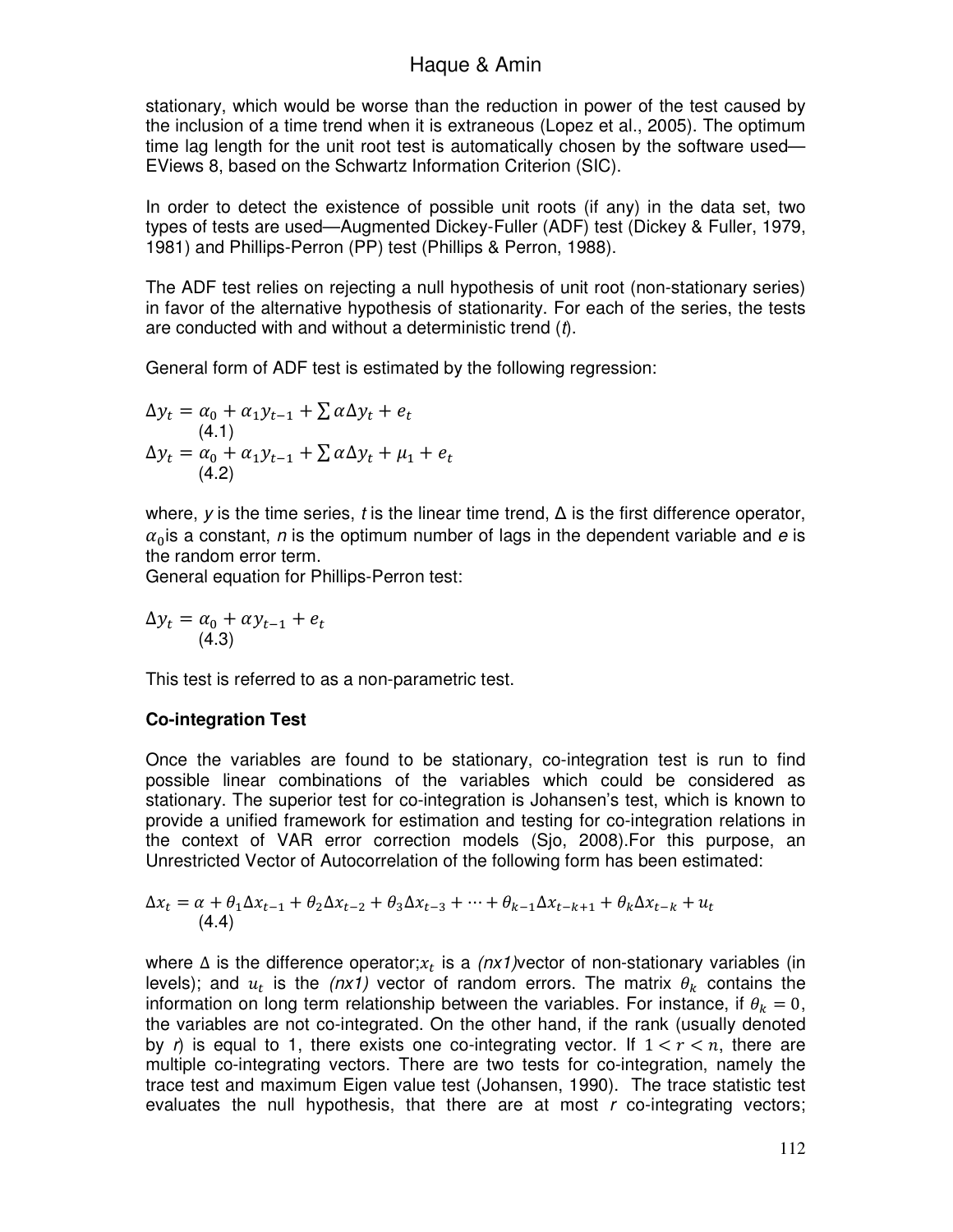whereas the maximum Eigen value test evaluates the null hypothesis that there are exactly  $r$  co-integrating vectors in  $x_t$ .

#### **Granger Causality Test**

Lastly, the co-integrated variables are used to conduct the Granger causality test in order to examine the pair-wise causalities between trade openness, FDI, inflation and GDP. If none of the variables are co-integrated, it would be impossible to deduce a long term relationship between the non-stationary time series. The presence of non-stationarity can lead to ambiguous or misleading conclusions in the Granger causality test (Engel & Granger, 1987).

When  $x$  and  $y$  are considered as the variables of interest, the Granger causality test (Granger, 1969) determines whether past values of  $y$  add to the explanation of current values of x, as provided by information in the past values of xitself.  $\gamma$  is said to "Granger-cause" *x* if and only if *x*can be predicted using past values of *y*. If previous changes in y do not cause current changes in x, then y does not "Granger cause"x. Similarly, whether  $x$  Granger causes  $y$  can also be examined by simply interchanging the variables and carrying out the same process again.If *x* causes *y* but *y* does not cause *x,* then the causality is said to be unidirectional from *x* to *y*. There are four possible outcomes:

- i. -Granger causes (unidirectional causality from *y* to *x*)
- ii.  $x$  Granger causes  $y$  (unidirectional causality from  $x$  to  $y$ )
- iii. Both  $x$  and  $y$  Granger cause each other, or
- iv. Neither of the variables Granger cause each other (statistically independent)

In this paper, the causality tests among GDP, FDI, TRD and INF are conducted, for which the following two sets of equations are estimated:

$$
x_{t} = \alpha_{0} + \alpha_{1}x_{t-1} + \dots + \alpha_{l}x_{t-l} + \beta_{1}y_{t-1} + \dots + \beta_{l}y_{t-l} + u_{t}
$$
  
(4.5)  

$$
y_{t} = \alpha_{0} + \alpha_{1}y_{t-1} + \dots + \alpha_{l}y_{t-l} + \beta_{1}x_{t-1} + \dots + \beta_{l}x_{t-l} + v_{t}
$$
  
(4.6)

The above equations are considered for all possible pairs of  $(x, y)$  series in the group. The reported F-statistics are the Wald statistics for the joint hypothesis

$$
\beta_1 = \beta_2 = \dots = \beta_l = 0
$$
  
(4.7)

As mentioned earlier, GDP in current US dollars is an indicator of economic growth, which has been considered as the dependent variable and the rest as independent variables.

$$
Y = f(X_i) + \varepsilon
$$
  
(4.8)

where,  $Y = GDP$  $X_i$  = TRD, INF, FDI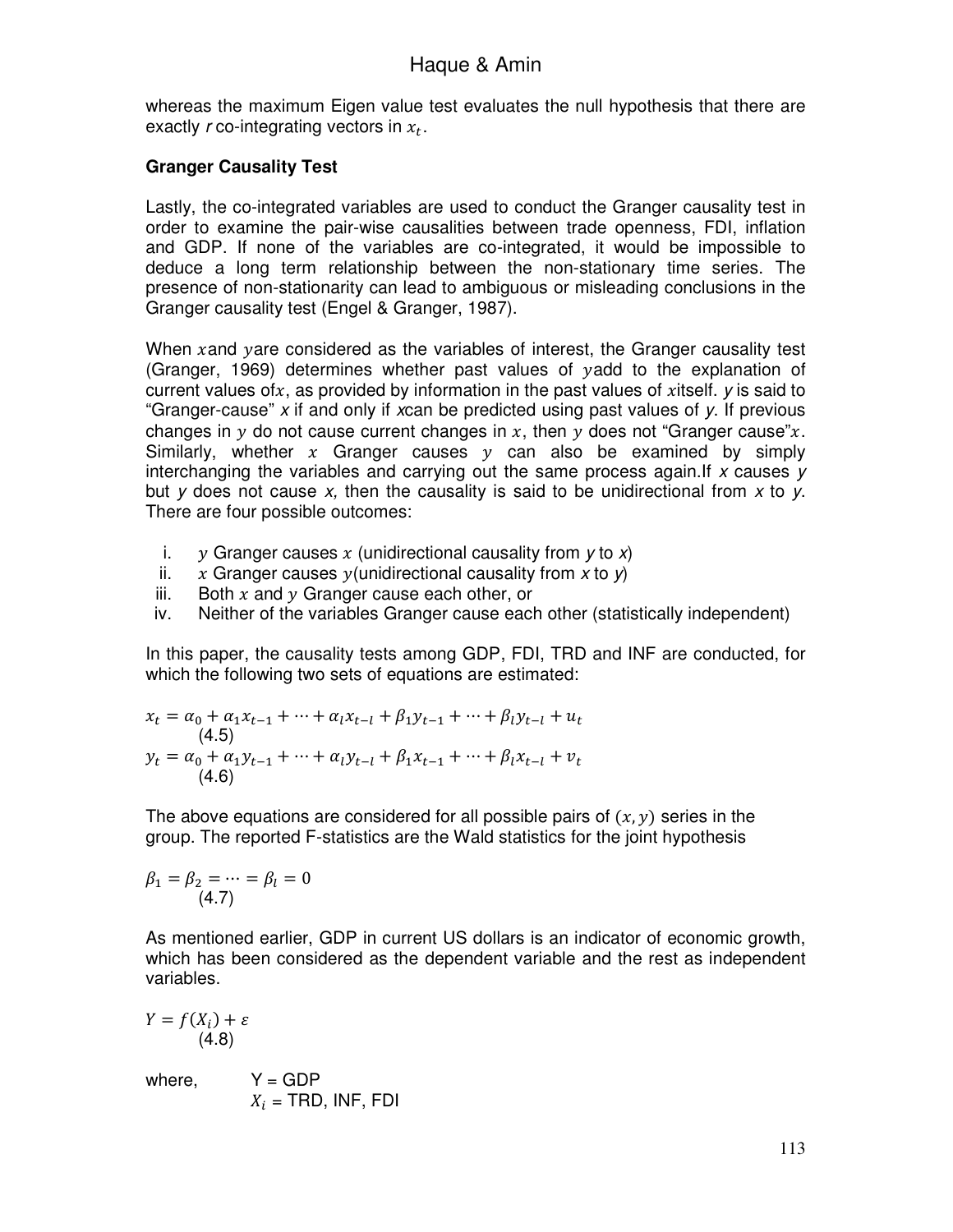$\label{eq:GDP} GDP_t = \beta_0 + \beta_1 FDI_t + \beta_2 INF_t + \beta_3 TRD_t + \varepsilon$ (4.9)

where,  $FDI_t =$  foreign direct investment  $INF_t =$  inflation  $TRD_t =$  trade openness  $\varepsilon$ = error term  $t =$  time

The next section discusses the empirical results.

# **4. Empirical Results**

The annual level of GDP, FDI and trade (% of GDP) showed overall long-term growth whereas inflation has been fluctuating over the years (Figure 1).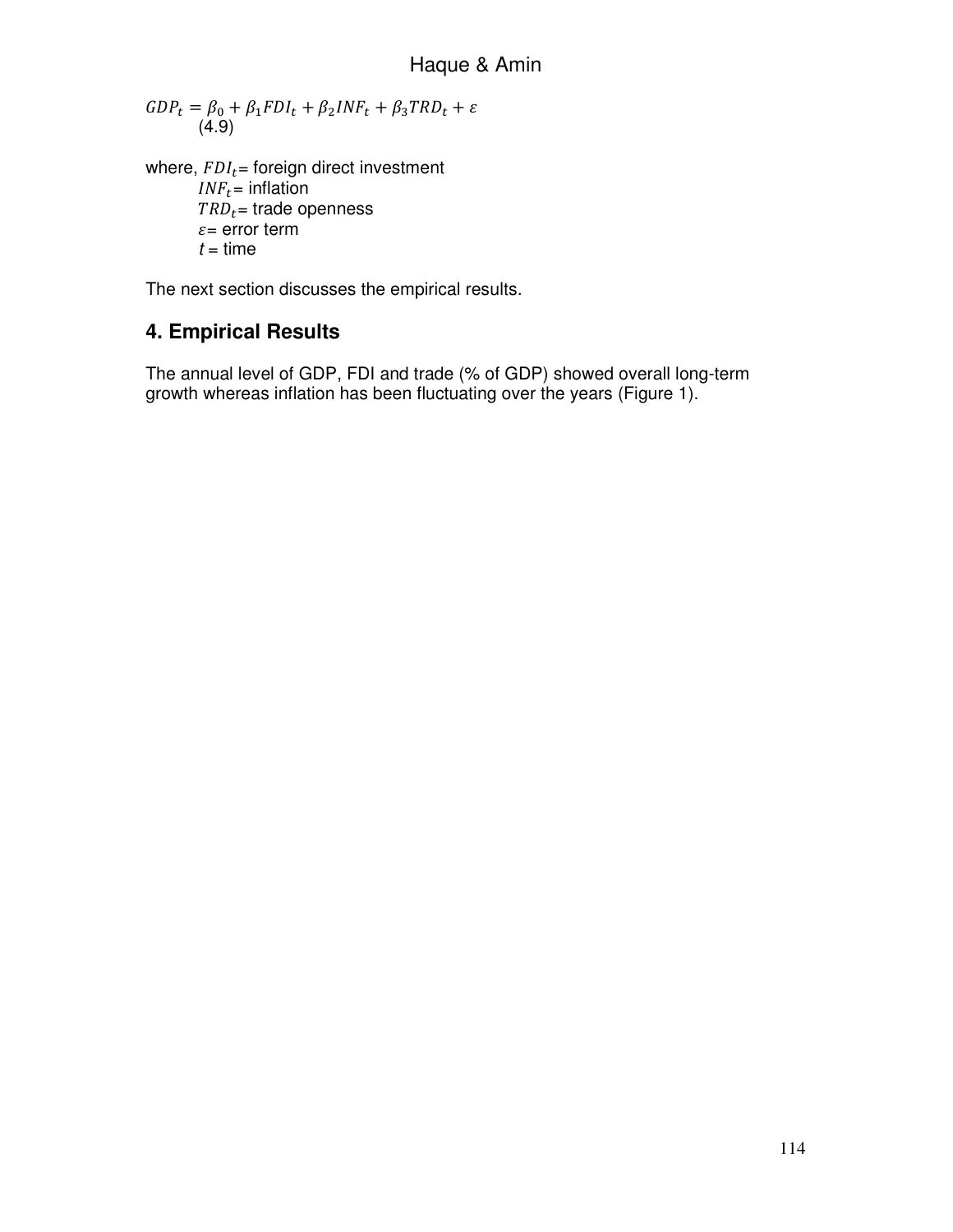Haque & Amin



**Figure 1: Time Series Plot of Variables in Levels**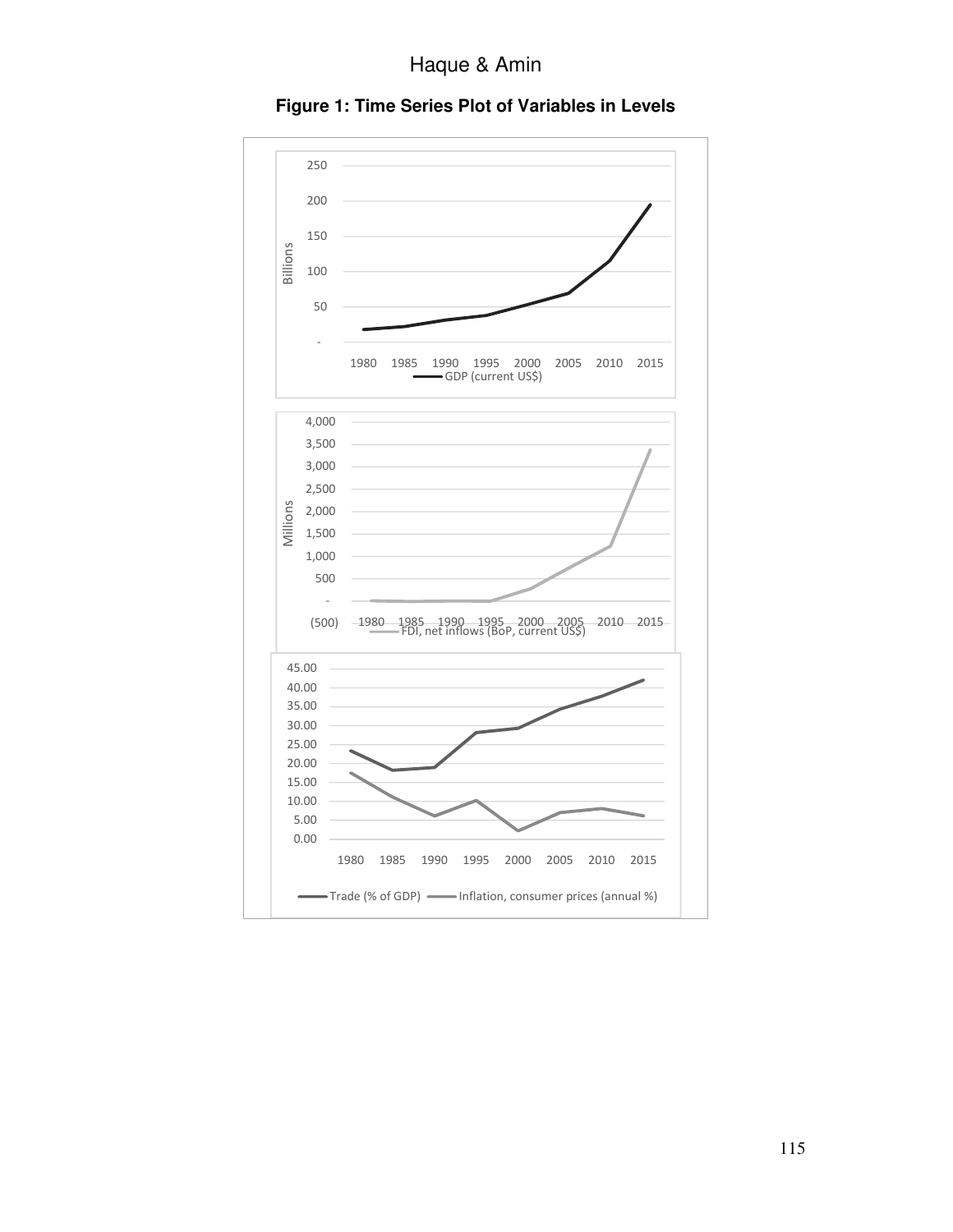Haque & Amin



In the next step, the Augmented Dickey-Fuller test for the four variables are conducted for different model specifications and lag lengths, as shown in Table 1. The test is based on the null hypothesis that the variable contains a unit root, and the alternative is that the variable was generated by a stationary process. If the the alternative is that the variable was generated by a stationary process. If the<br>calculated test statistics are less than the critical value of the test statistics, then the null hypothesis will be rejected. gmented Dickey-Fuller test for the four variables are<br>del specifications and lag lengths, as shown in Table<br>null hypothesis that the variable contains a unit root, and<br>variable was generated by a stationary process. If the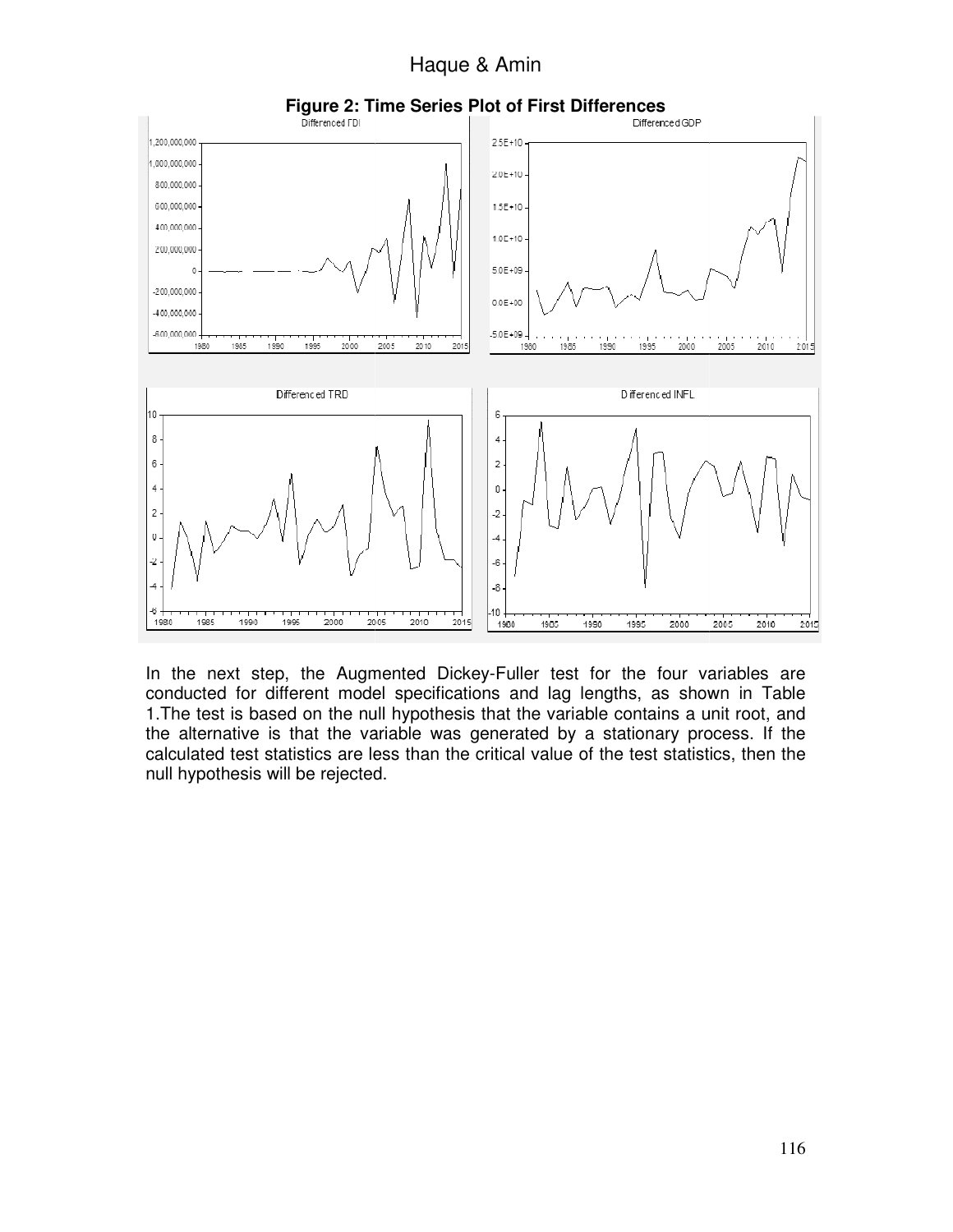| <b>Panel 1A. Levels</b>                                                                                                                                                                                                                   |                                               |                                             |                                                                                         |  |
|-------------------------------------------------------------------------------------------------------------------------------------------------------------------------------------------------------------------------------------------|-----------------------------------------------|---------------------------------------------|-----------------------------------------------------------------------------------------|--|
|                                                                                                                                                                                                                                           | <b>ADF</b><br><b>Statistics</b><br>(constant) | <b>ADF Statistics</b><br>(Constant & Trend) | <b>Decision</b>                                                                         |  |
| GDP                                                                                                                                                                                                                                       | 10.34307                                      | 5.476068                                    | Stationary                                                                              |  |
| Foreign Direct<br>Investment (FDI)                                                                                                                                                                                                        | 4.068677                                      | 5.649674                                    | Stationary                                                                              |  |
| Trade openness<br>(TRD)                                                                                                                                                                                                                   | 1.384580                                      | $-3.161564$                                 | Non-stationary                                                                          |  |
| Inflation (INFL)                                                                                                                                                                                                                          | -4.542626                                     | -4.374537                                   | Stationary                                                                              |  |
| <b>Panel 1B.</b> First differences                                                                                                                                                                                                        |                                               |                                             |                                                                                         |  |
|                                                                                                                                                                                                                                           | <b>ADF</b><br><b>Statistics</b><br>(constant) | <b>ADF Statistics</b><br>(Constant & Trend) | <b>Decision</b>                                                                         |  |
| <b>GDP</b>                                                                                                                                                                                                                                | $-0.719864$                                   | $-2.477275$                                 | Non-stationary                                                                          |  |
| Foreign Direct<br>Investment (FDI)                                                                                                                                                                                                        | 5.005932                                      | 2.123322                                    | Stationary when<br>constant; non-<br>stationary<br>considering<br>constant and<br>trend |  |
| Trade openness<br>(TRD)                                                                                                                                                                                                                   | $-2.330090$                                   | $-4.770827$                                 | Non-stationary<br>when constant:<br>stationary<br>considering<br>constant and<br>trend  |  |
| Inflation (INFL)                                                                                                                                                                                                                          | $-7.270811$                                   | -7.293527                                   | Stationary                                                                              |  |
| Note: All regression is estimated with and without trend. Selection of the lag is based on Schwartz<br>Information Criterion (SIC). EViews 8.0 software automatically selects the most significant lag<br>length based on this criterion. |                                               |                                             |                                                                                         |  |

# **Table 1: Augmented Dickey Fuller (ADF) Unit Root Test for All Variables**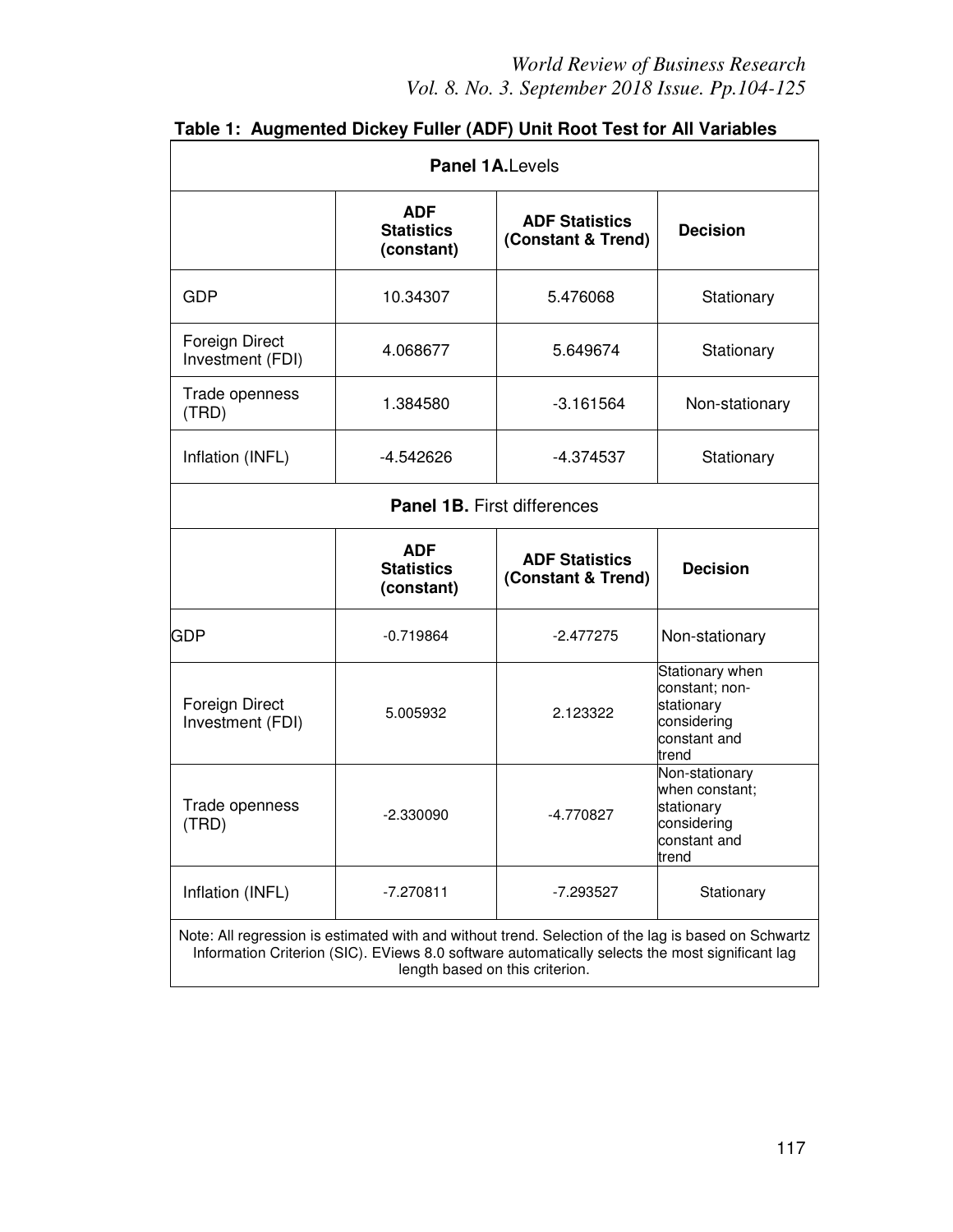## *World Review of Business Research Vol. 8. No. 3. September 2018 Issue. Pp.104-125*

| <b>Panel 2A.Levels</b>                                                                                                                                                                                                                    |                                              |                                            |                                                                                             |  |
|-------------------------------------------------------------------------------------------------------------------------------------------------------------------------------------------------------------------------------------------|----------------------------------------------|--------------------------------------------|---------------------------------------------------------------------------------------------|--|
|                                                                                                                                                                                                                                           | <b>PP</b><br><b>Statistics</b><br>(constant) | <b>PP Statistics</b><br>(Constant & Trend) | <b>Decision</b>                                                                             |  |
| <b>GDP</b>                                                                                                                                                                                                                                | 10.92869                                     | 9.617753                                   | Stationary                                                                                  |  |
| Foreign Direct<br>Investment (FDI)                                                                                                                                                                                                        | 4.476370                                     | 2.496115                                   | Stationary when<br>constant; non-<br>stationary<br>considering<br>constant and<br>intercept |  |
| Trade openness<br>(TRD)                                                                                                                                                                                                                   | $-0.333891$                                  | $-3.301346$                                | Non-stationary                                                                              |  |
| Inflation (INFL)                                                                                                                                                                                                                          | $-4.562360$                                  | $-4.370264$                                | Stationary                                                                                  |  |
| Panel 2B. First differences                                                                                                                                                                                                               |                                              |                                            |                                                                                             |  |
|                                                                                                                                                                                                                                           | <b>PP</b><br><b>Statistics</b><br>(constant) | <b>PP Statistics</b><br>(Constant & Trend) | <b>Decision</b>                                                                             |  |
| <b>GDP</b>                                                                                                                                                                                                                                | $-0.078767$                                  | $-2.477275$                                | Non-stationary                                                                              |  |
| Foreign Direct<br>Investment (FDI)                                                                                                                                                                                                        | $-6.292164$                                  | Stationary<br>$-7.884071$                  |                                                                                             |  |
| Trade openness<br>(TRD)                                                                                                                                                                                                                   | $-6.241109$                                  | $-6.420626$                                | Stationary                                                                                  |  |
| Inflation (INFL)                                                                                                                                                                                                                          | $-10.90885$                                  | $-13.20183$<br>Stationary                  |                                                                                             |  |
| Note: All regression is estimated with and without trend. Selection of the lag is based on<br>Schwartz Information Criterion (SIC). EViews 8.0 software automatically selects the most<br>significant lag length based on this criterion. |                                              |                                            |                                                                                             |  |

#### **Table 2: Phillips-Perron (PP) Unit Root Test for All Variables**

ADF test results suggest that all the data except trade openness are stationary in both levels and first differences. Trade openness (TRD) is only stationary in first differences, considering constant and trend. On the other hand, PP test shows that all variables are stationary except GDP in the first difference form.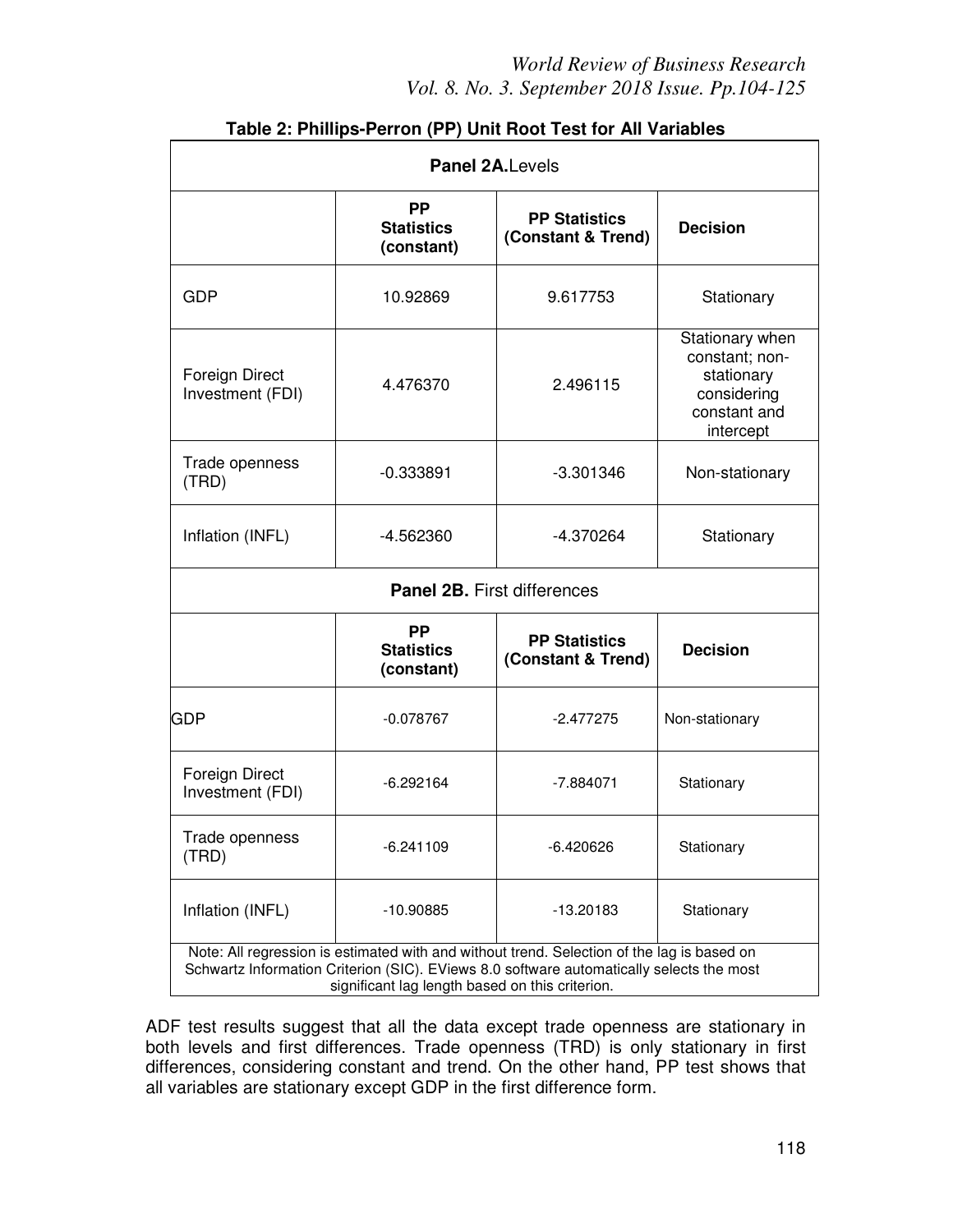Table 3 below shows the results of the Johansen Co-integration Test. The null hypothesis for the row with rank 0 is that there is no co-integration. The hypothesis is tested with rank 1 (there is one co-integration) and reject the null hypothesis in favor of the hypothesis that there is at least one co-integrating vector in the system. For rank 2 and 3, i.e. there are 2 and 3 co-integrations respectively, we accept the null hypothesis because the trace statistics are smaller than the critical values. Similar results are obtained when the tests are redone with maximum statistics in the lower panel of the table.

| <b>Trace Test</b>              |                    |                                  |                       |                                                 |  |
|--------------------------------|--------------------|----------------------------------|-----------------------|-------------------------------------------------|--|
| <b>Null</b>                    | <b>Alternative</b> | <b>Trace</b><br><b>Statistic</b> | 95% Critical<br>Value | <b>Conclusion</b>                               |  |
| $r = 0$                        | $r = 1$            | 35.47473                         | 29.79707              |                                                 |  |
| $r \leq -1$                    | $r = 2$            | 8.509558                         | 15.49471              | 2 co-integrating equations at<br>the 0.05 level |  |
| $r \leq 2$                     | $r = 3$            | 0.004998                         | 3.841466              |                                                 |  |
| <b>Maximum Eigenvalue Test</b> |                    |                                  |                       |                                                 |  |
| <b>Null</b>                    | <b>Alternative</b> | Max-Eigen<br><b>Statistic</b>    | 95% Critical<br>Value | <b>Conclusion</b>                               |  |
| $r = 0$                        | $r = 1$            | 26.96518                         | 21.13162              |                                                 |  |
| $r \leq 1$                     | $r = 2$            | 8.504559                         | 14.26460              | 2 co-integrating equations at<br>the 0.05 level |  |
| $r \leq 2$                     | $r = 3$            | 0.004998                         | 3.841466              |                                                 |  |

#### **Table 3: Johansen Tests of Co-integration**

Finally, the Granger Causality Test has been conducted to describe the nature of causality (if any) between the variables. The results of the test for lag 2 are reported in the following Table 4 below: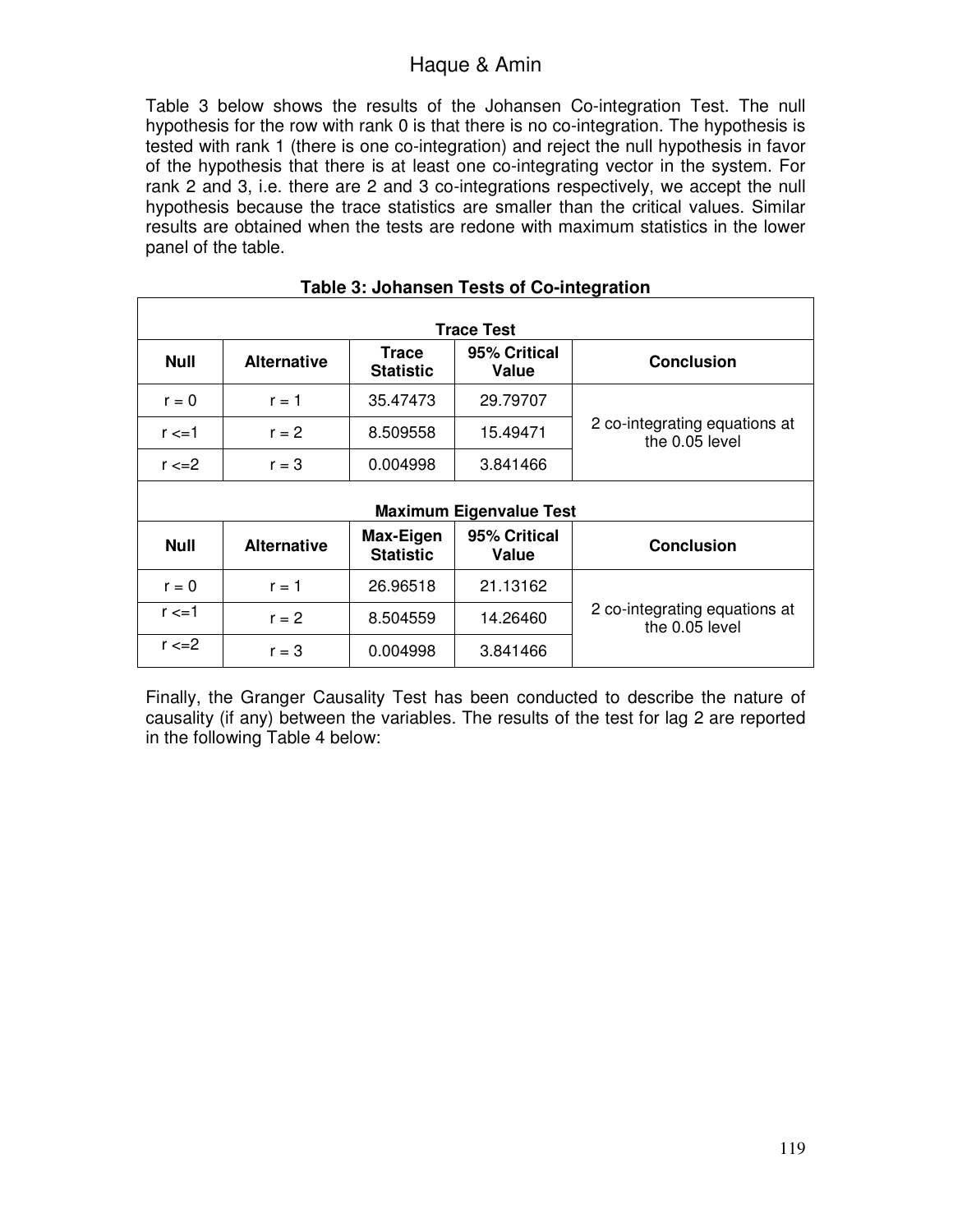| <b>Null Hypothesis</b>                                                                        | <b>F-Statistic</b> | p-value          | <b>Granger Causality</b>                                     |
|-----------------------------------------------------------------------------------------------|--------------------|------------------|--------------------------------------------------------------|
| GDP does not Granger cause<br><b>FDI</b><br>FDI does not Granger cause<br><b>GDP</b>          | 2.63183<br>2.64495 | 0.0891<br>0.0881 | <b>Bidirectional causality</b><br>$FDI \leftrightarrow GDP$  |
| <b>INFL does not Granger cause</b><br><b>FDI</b><br>FDI does not Granger cause<br><b>INFL</b> | 0.00367<br>0.05623 | 0.9963<br>0.9454 | No causality between<br><b>INFL and FDI</b>                  |
| TRD does not Granger Cause<br><b>FDI</b><br>FDI does not Granger Cause<br><b>TRD</b>          | 1.73750<br>0.48710 | 0.1938<br>0.6193 | No causality between<br>TRD and FDI                          |
| <b>INFL does not Granger Cause</b><br><b>GDP</b><br>GDP does not Granger Cause<br><b>INFL</b> | 0.77610<br>0.16984 | 0.4695<br>0.8446 | No causality between<br><b>INFL and GDP</b>                  |
| TRD does not Granger Cause<br><b>GDP</b><br>GDP does not Granger Cause<br><b>TRD</b>          | 3.58594<br>0.38436 | 0.0406<br>0.6843 | Unidirectional<br>causality TRD $\rightarrow$<br><b>GDP</b>  |
| TRD does not Granger Cause<br><b>INFL</b><br><b>INFL does not Granger Cause</b><br>TRD        | 2.82654<br>0.76116 | 0.0756<br>0.4762 | Unidirectional<br>causality TRD $\rightarrow$<br><b>INFL</b> |

#### **Table 4: Pair-wise Granger Causality Tests (lags: 2)**

Granger causality test results show that there is a unidirectional causality running from trade openness to GDP, trade openness to inflation and a bidirectional causality between FDI and GDP.

The findings above suggest no causal relationship between inflation-FDI, trade-FDI and inflation-GDP. This does not support our hypothesis that FDI has an effect on GDP through trade. However, our hypothesis has been proven to be partially true as a bidirectional Granger causality has been found between FDI and GDP. The results of this paper seem to confirm the argument put forward by Carkovic and Levine (2002) that there is a positive correlation between FDI and growth, irrespective of other factors. However, it differs from the findings of Shimul, Abdullah and Siddiqua (2009) in that there is no long-term interrelation between FDI and growth in Bangladesh.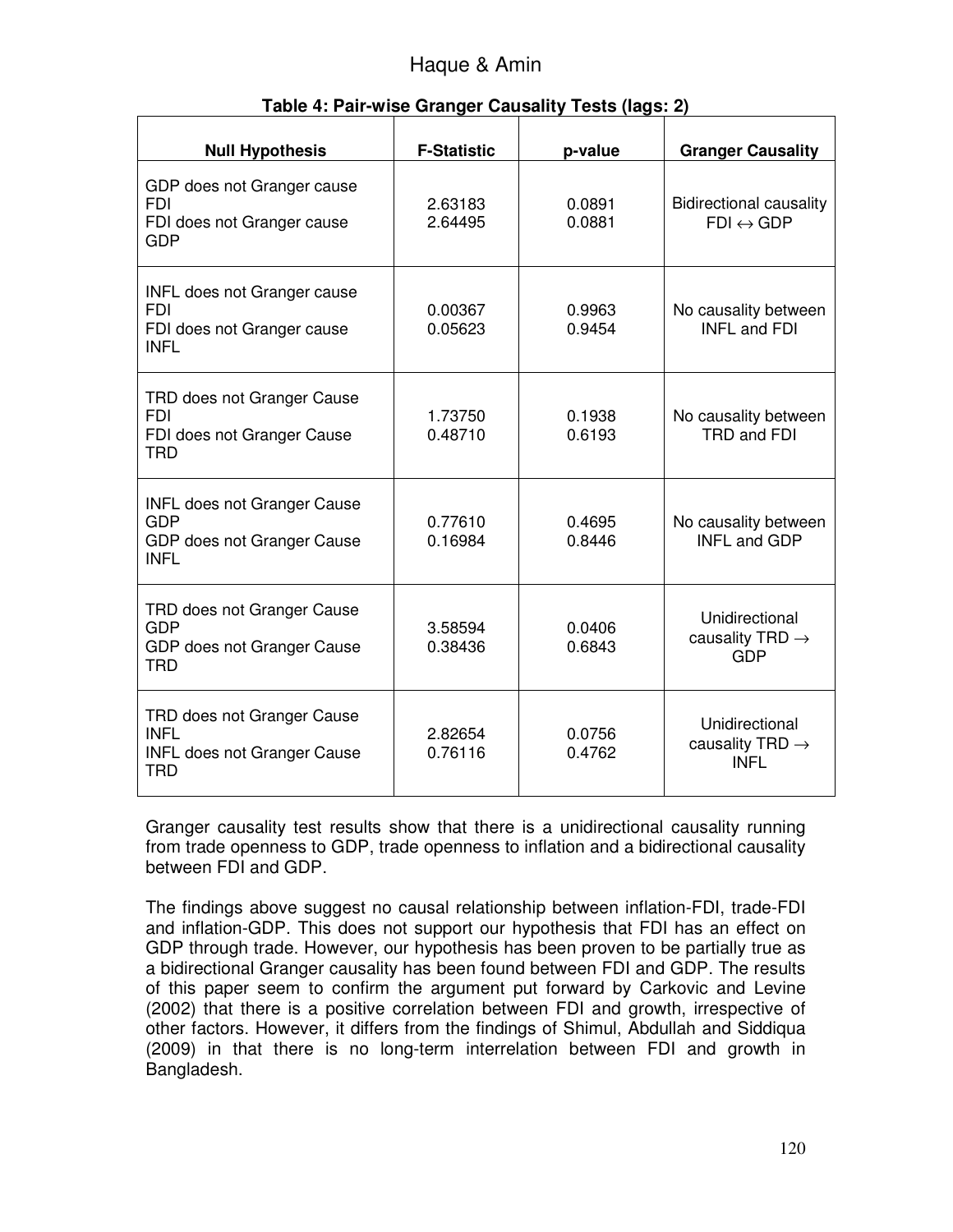# **5. Conclusions**

In this age of globalization, the two most important factors of long-term economic growth are international trade and foreign direct investment. Living standards, as measured by per capita income or GDP depends heavily on these factors. Also, more open trade policies are associated with the presence of foreign firms and economy-wide productivity gains and technological advancement, particularly in developing countries. Hence an investment-friendly macroeconomic environment and favorable policies towards the trade sector is vital for the economic development of Bangladesh.

There is a large number of applied papers that have looked at the FDI, trade and growth nexus. However, very few of them have focused on the Bangladeshi economy and did not take into account the importance of macroeconomic stability. In this study, the significant role of FDI, trade and macroeconomic stability in the process of economic growth in Bangladesh is investigated, highlighting the research gap and also expanding the time span. The main objective of this paper is to analyze the interrelationship between FDI, trade openness, inflation and economic growth in Bangladesh, using time series data from 1980 to 2015.

Based on results from Augmented Dickey-Fuller and Phillips-Perron unit root tests, Johansen's test of co-integration and Granger Causality Test, a long run cointegrating relationship has been found between FDI and economic growth of Bangladesh. The study also revealed unidirectional causality relationships running from trade openness to economic growth and from trade openness to inflation. This implies that trade openness has an impact on both inflation and the economic growth of the country. Trade openness can have both short and long run effects on inflation through changes in productivity and interest rate (Menghan, 2008). Increased trade openness leads to a rise in money circulation in the economy, thus causing overall price levels to increase.

In addition, according to Johansen tests for co-integration, there are two cointegrating relationships among the macroeconomic variables. Surprisingly, empirical findings suggest no causal relationship between inflation-FDI, trade-FDI and inflation-GDP. This does not support the view that FDI has an effect on economic growth through trade and that there is an inter-relationship between these variables. This answers the question that was put forward in the introduction of this study – whether foreign investments have an impact on growth on Bangladesh through trade, given a stable macroeconomic condition. Based on the findings, it can be concluded that FDI and growth are in fact positively associated, however, trade openness has been found to have no impact on this relationship. Also, contrary to existing literature, inflation seems to have no impact on any of the variables except trade. Therefore, the importance of effects of inflation on trade openness of a country, as discussed both theoretically and for economic policy considerations, may be overstated. However, research has also pointed out that the informal economy in Bangladesh holds a significant proportion of the overall GDP, which is large enough to distort any macroeconomic outcomes (Schneider, 2004).Hence, incorporation of the informal economy and other factors affecting growth is recommended for further studies on this issue.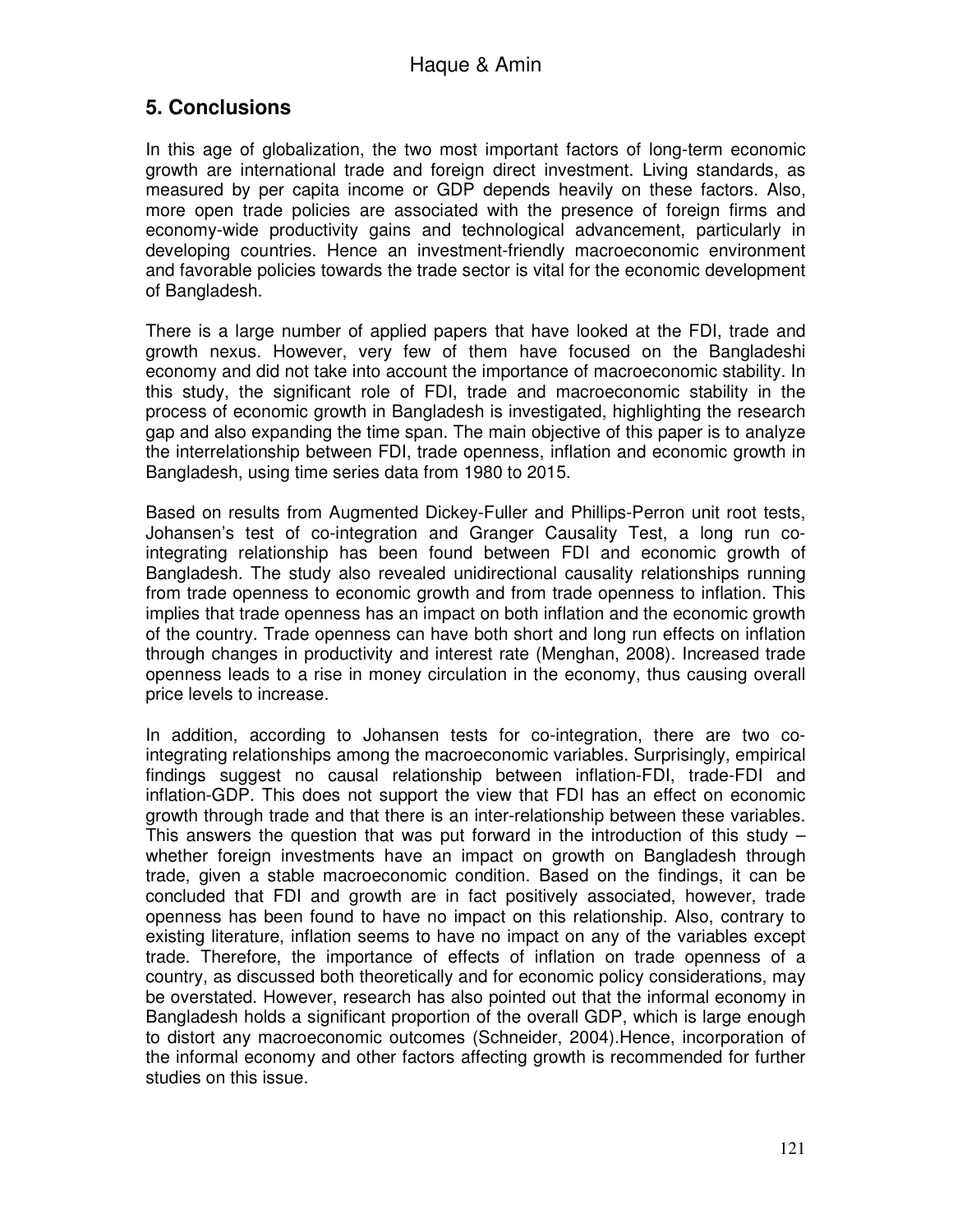Since a long-term relationship exists between FDI, trade and growth in the economy, it is important for the government to take measures in order to attract more FDI and promote trade through tariff-free access to the international market. There are several promising attributes of Bangladesh that has the potential to attract substantial amounts of investment by foreign investors from both developed and developing countries. Given the industrious low cost of energy and workforce, strategic location, export competitiveness and the growing market demand, Bangladesh can exploit these opportunities to the fullest.

Nearly one-third of Bangladesh's 160 million are living in poverty, due to high population density and lack of resources. This is a major issue and needs to be dealt with for enhancement of the country's development. Without a steady economic growth rate, such high levels of poverty cannot be reduced. Therefore, emphasis should be placed on investment and trade. Policies should be framed such that FDI inflows into the economy increase, thus generating more opportunities in the form of higher employment, income and overall output.

Moreover, financial facilities enable international integration, hence the overall financial system in the country also need to be enhanced in order to ensure ease of access to funds for foreign investors. Another crucial factor that affects the FDI inflows in Bangladesh is political instability. Political turmoil in the country, including corruption, terrorism, distorts law and order and creates an adverse impact on the overall macroeconomic performance of the country, along with discouraging potential foreign investors.

Nevertheless, one of the limitations of this study is that there are many other factors other than FDI, trade and inflation that may affect the economic growth of a country, which have not been considered. Also, the causational findings of this study may not generalize to other countries. For further research, the critical relationship between economic growth and its other factors such as political factors, innovation and R&D, socio-cultural factors, etc. in Bangladesh can be studied. Lastly, a similar study can be conducted using panel data with a larger time period and including a few other South Asian countries, which would provide a more robust representation of the actual scenario.

# **References**

- Acaravci, A. & Ozturk, I., 2012,'Foreign direct investment, export and economic growth: empirical evidence from new EU countries', *Romanian Journal of Economic Forecasting*, Vol.*2*, Pp.52-67.
- Andinuur, J., 2013, *Inflation, Foreign Direct Investment and Economic Growth in Ghana,* Doctoral dissertation, University of Ghana.
- Balasubramanyam, V.N., Salisu, M. & Sapsford, D., 1996,'Foreign direct investment and growth in EP and IS countries', *The economic journal*, Vol. 104 No. 434, Pp.92-105.
- Blomström, M., 1986,'Foreign investment and productive efficiency: the case of Mexico', *The Journal of Industrial Economics*, Vol. 35, No. 1,Pp.97-110.
- Boyd, J.H. & Smith, B.D., 1992,'Intermediation and the equilibrium allocation of investment capital: Implications for economic development', *Journal of Monetary Economics*, Vol. *30, No.* 3, Pp.409-432.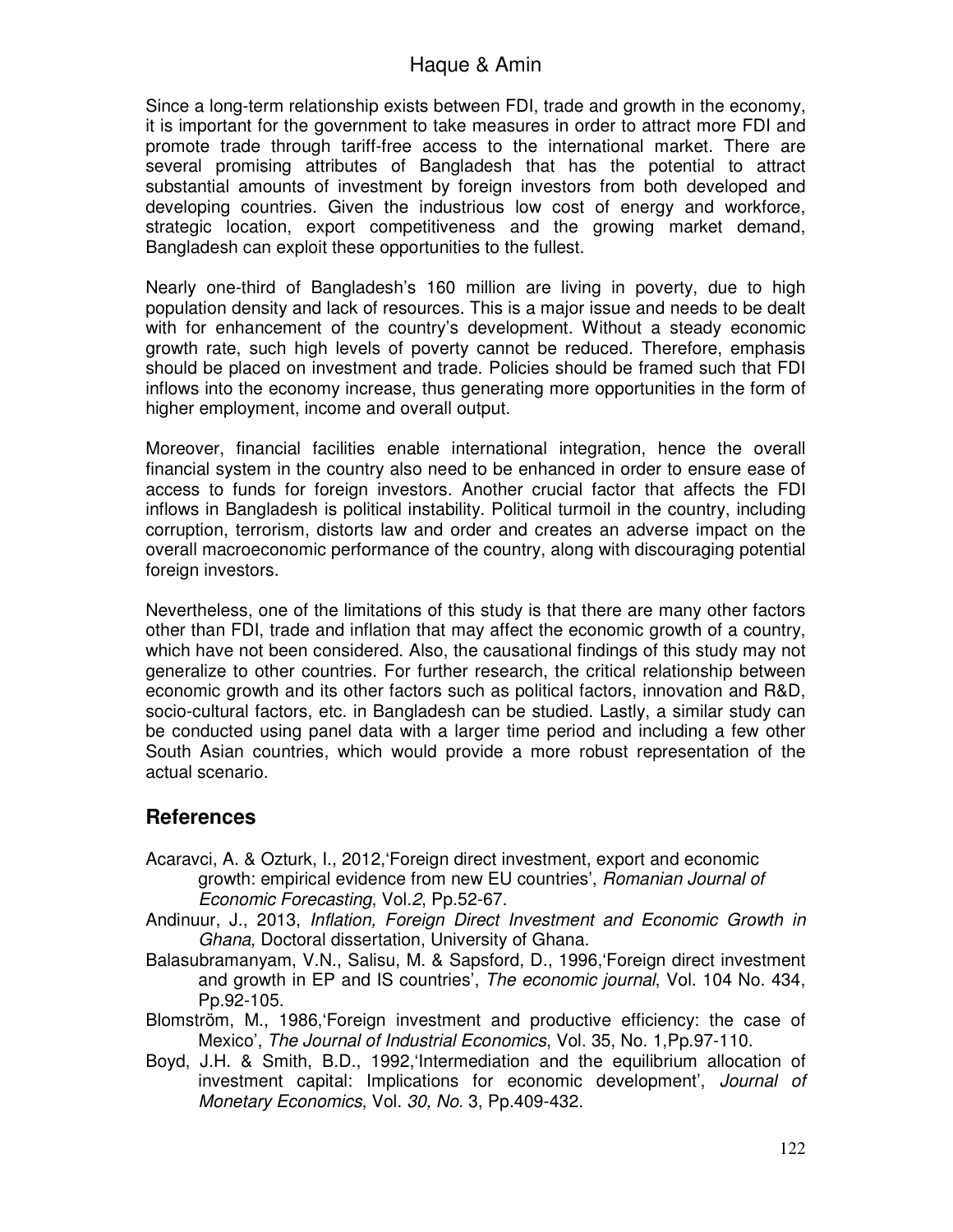- Choe, J.I., 2003,'Do foreign direct investment and gross domestic investment promote economic growth?', *Review of Development Economics*, Vol. *7, No.*  1, Pp.44-57.
- Chowdhury, A. & Mavrotas, G., 2005, '*FDI and growth: a causal relationship',* No. 2005/25, Research Paper, UNU-WIDER, United Nations University (UNU).
- De Mello, L.R., 1999,'Foreign direct investment-led growth: evidence from time series and panel data', *Oxford economic papers*, Vol. *51, No.* 1, Pp.133-151.
- Hansen, H. & Rand, J., 2006,'On the causal links between FDI and growth in developing countries', *The World Economy*, Vol. *29, No.* 1, Pp.21-41.
- Hisarciklilar, M., Kayam, S., Kayalica, M. & Ozkale, N.L., 2006, Foreign direct Investment and growth in Mediterranean Countries. *Sustainable Development and Adjustment in the Mediterranean Countries Following the EU Enlargement, FrancoAngeli, Milan*, Pp.395-420.
- Hossain, A. & Hossain, M.K., 2012, Empirical relationship between foreign direct investment and economic output in South Asian countries: A study on Bangladesh, Pakistan and India', *International Business Research*, Vol. *5, No.* 1, P.9.
- Hussain, M.E. & Haque, M., 2016,'Foreign Direct Investment, Trade, and Economic Growth: An Empirical Analysis of Bangladesh', *Economies*, Vol. *4, No.* 2, P.7.
- Jin, J.C., 2006, 'Openness, growth, and inflation: Evidence from South Korea before the economic crisis', *Journal of Asian Economics*, Vol. *17, No.* 4, Pp.738-757.
- Lensink, R. & Morrissey, O., 2000,'Aid instability as a measure of uncertainty and the positive impact of aid on growth', *The Journal of Development Studies*, Vol. *36, No.* 3, Pp.31-49.
- Lensink, R. & Morrissey, O., 2001, *Foreign direct investment: Flows, volatility and growth in developing countries*, University of Groningen.
- Manni, U.H. & Afzal, M.N.I., 2012, Effect of trade liberalization on economic growth of developing countries: A case of Bangladesh economy', *Journal of Business, Economics*, Vol. *1*, p.2.
- Munir, S. & Kiani, A.K., 2011,'Relationship between Trade Openness and Inflation: Empirical Evidences from Pakistan (1976—2010)', *The Pakistan Development Review*, Pp.853-876.
- Nair‐Reichert, U. & Weinhold, D., 2001,'Causality Tests for Cross‐Country Panels: a New Look at FDI and Economic Growth in Developing Countries', *Oxford bulletin of economics and statistics*, Vol. *63, No.* 2, Pp.153-171.
- Omankhanlen, A.E., 2011, The effect of exchange rate and inflation on foreign direct investment and its relationship with economic growth in Nigeria. *EA1*, *1*.
- Petrakos, G. & Arvanitidis, P., 2008, Determinants of economic growth, *Economic alternatives*, Vol. *1*, Pp.49-69.
- Saleem, F., Zahid, A., Shoaib, B., Mohamood, M. & Nayab, S., 2013,'Impact of inflation and economic growth on foreign direct investment: evidence from Pakistan', *Interdisciplinary Journal of Contemporary Research in Business*, Vol. *4, No.* 9, Pp.236-244.
- Samad, A., 2011,'Does FDI Causes Economic Growth?: Evidence from South-East Asia and Latin America', *International Journal of Economics*, Vol. *5, No.* 2, Pp.143-153.
- Shimul, S.N., Abduallah, S.M. & Siddiqua, S., 2009, An examination of FDI and growth nexus in Bangladesh: Engle Granger and bound testing cointegration approach.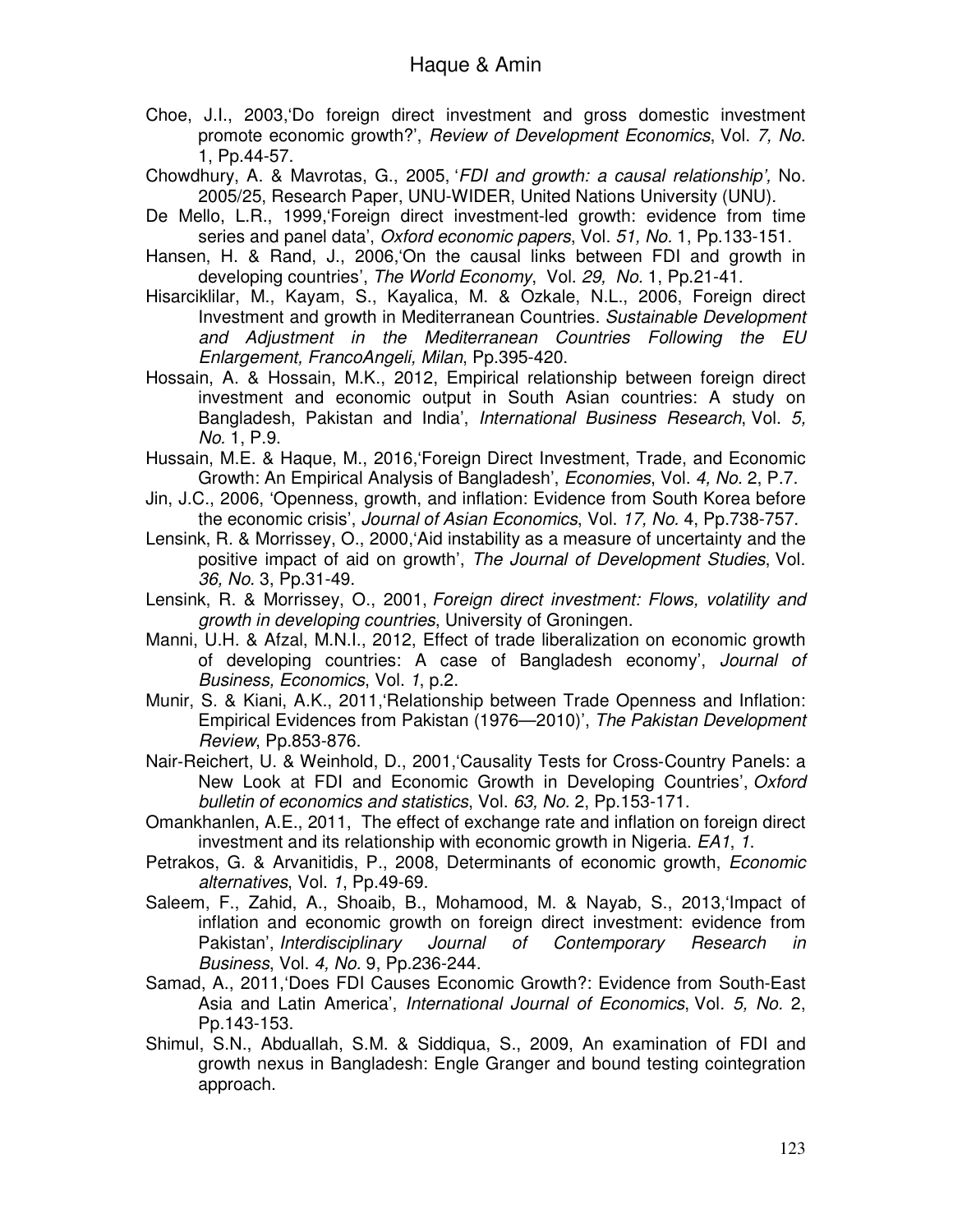- Tang, D., 2015, Has the Foreign Direct Investment Boosted Economic Growth in the European Union Countries*. J. Int. Glob. Econ. Stud, Vol. 8,*Pp.21-50.
- Taylor, A.M., 1998, 'On the costs of inward-looking development: price distortions, growth, and divergence in Latin America', *The Journal of Economic History*, Vol. *58, No.* 01, Pp.1-28.
- Uddin, G.S., Sjö, B. & Shahbaz, M., 2013,'The causal nexus between financial development and economic growth in Kenya', *Economic Modelling*, Vol. *35*, Pp.701-707.
- Yaoxing, Y., 2010,'The relationship between foreign direct investment, trade openness and growth in Cote d'Ivoire', *International Journal of Business and Management*, Vol. *5, No.* 7, P.99.
- Zhang, K.H., 2001,'Does foreign direct investment promote economic growth? Evidence from East Asia and Latin America', *Contemporary economic policy*, Vol. *19, No.* 2, Pp.175-185.